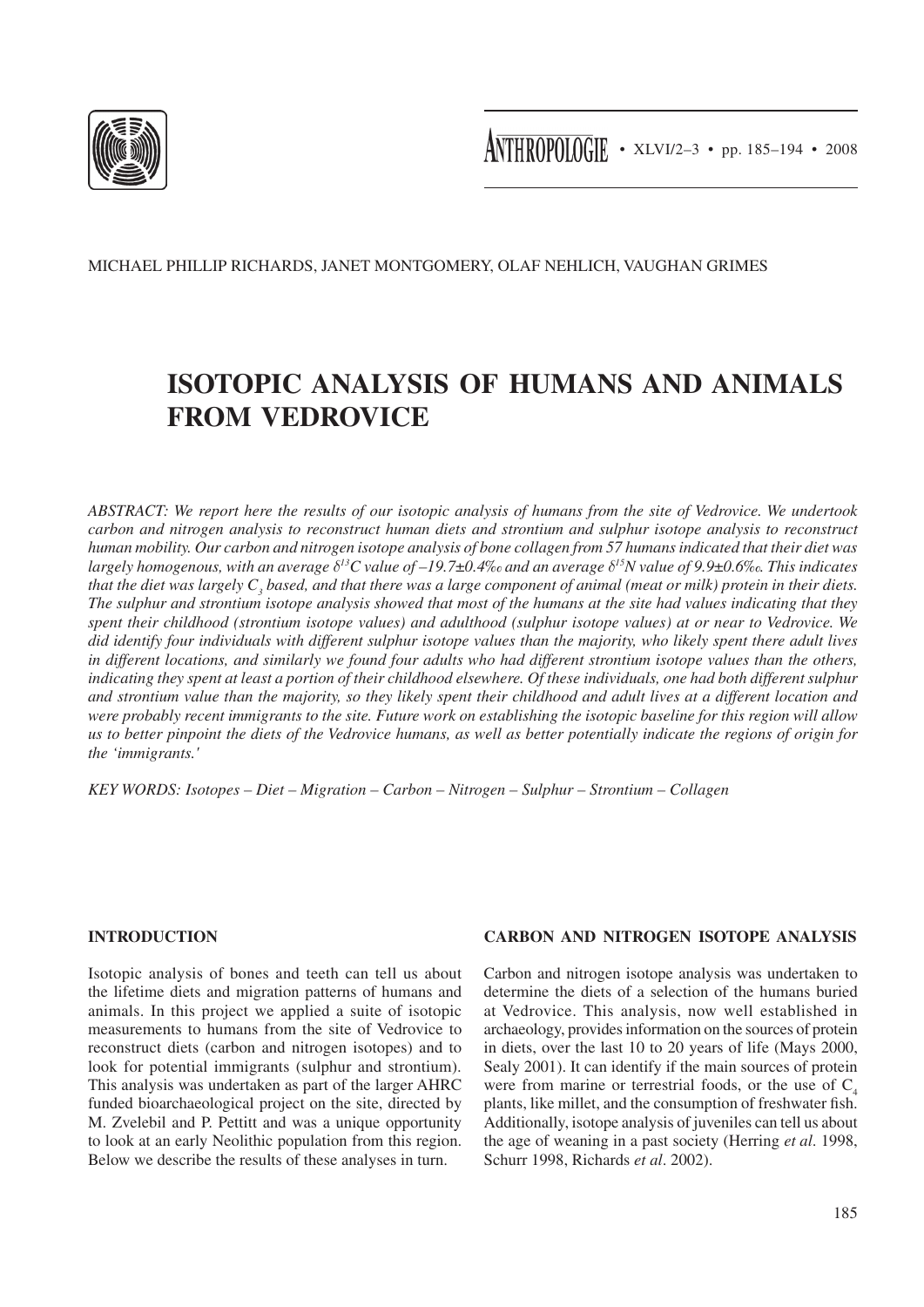Not all samples were suitable for analysis, as there was too little material preserved, or the extracted collagen was too poorly preserved for measurement. In total we were able to determine carbon and nitrogen isotope values from bone collagen extracted from 57 individuals. Ideally, it is best to compare the human carbon and nitrogen isotope values to contemporary animals from the same site, as the animals provide a comparative baseline for interpreting the human values. Unfortunately it was not possible for us to obtain animal bones from the site for our analysis, so we are only able to provide a broad interpretation of the human diets.

#### **Methodology**

Samples were first cleaned with an air-abrasive and collagen was then extracted following methods outlined elsewhere (Richards, Hedges 1999). Samples were demineralised in 0.5% HCl at 5 °C for 2–5 days and then gelatinized in  $pH$  3  $H_2O$  for 48 hours. The resulting solution was filtered through a 5 micron filter and then through a 30 kDa ultrafilter, following Brown *et al.* (1988). The resulting collagen was then freeze-dried. The collagen isotope values were measured using a ThermoFinnigan elemental analyzer coupled to a Delta Plus XP mass spectrometer at the Department of Human Evolution, Max Planck Institute for Evolutionary Anthropology, Leipzig, Germany. All samples were measured in duplicate, and the measurement errors on the  $\delta^{13}$ C values are  $\pm 0.1\%$  and  $\pm 0.2\%$  for the  $δ<sup>15</sup>N$  values.

#### **Results**

The isotope data, along with measures of the quality of the collagen are given in *Table 1*. The generally accepted values for the quality indicators of well preserved collagen for palaeodietary studies is a C:N ratio of between 2.9 and

3.6, a %C of >13%, a %N of >4.8%, and a collagen yield of over 1% (DeNiro 1985, Ambrose 1990). As can be seen in *Table 1*, all of the collagen fit within the criteria for acceptable collagen, so we then measured the carbon and nitrogen isotope values of all of these samples.

The isotope data is plotted in *Figure 1*. The average  $\delta^{13}C$ value of all of the humans is  $-19.7\pm0.4\%$  and the average  $\delta^{15}$ N value is 9.9±0.6‰. The isotopic values of all of the individuals are very similar, indicating that they all likely had a similar lifetime diet. The carbon isotopic values ( $\delta^{13}$ C) fall in the range expected for a 100%  $C_3$  diet, indicating that there was no consumption of  $C_4$  food either directly or of animals that had consumed  $C_4$  foods such as millet (or seasonal  $C_4$  grasses). The  $\delta^{15}N$  value of consumer body tissues (such as collagen) is generally about 3 to 5‰ higher than the protein they consume. Using assumed values for the herbivores at this site, based on measurements of herbivores from other Holocene sites in Europe, as well as from Iron Age sites in the Czech Republic (see below), the Vedrovice human  $\delta^{15}N$  values indicate that dietary protein mainly came from animal sources, namely herbivores, and this could have been from either meat or milk. One infant (17/75) had a very high nitrogen isotope value indicating that it had been breastfed before it died. Interestingly, the young juveniles do not show this elevated signal, so weaning must have occurred in the period of time before they died. There are a number of juveniles that have been aged to three years old and they do not have this elevated value, therefore weaning must have occurred well before this age.

#### **Comparison with Other Data**

There are two published studies of isotopic values from Holocene Czech Republic, and both of these are from the Iron Age (La Tène) (Le Huray, Schutkowski 2005, Le Huray *et al*. 2006). There is data from seven sites, all



FIGURE 1. Bone collagen  $\delta^{13}C$  and  $\delta^{15}N$ values for the Vedrovice humans.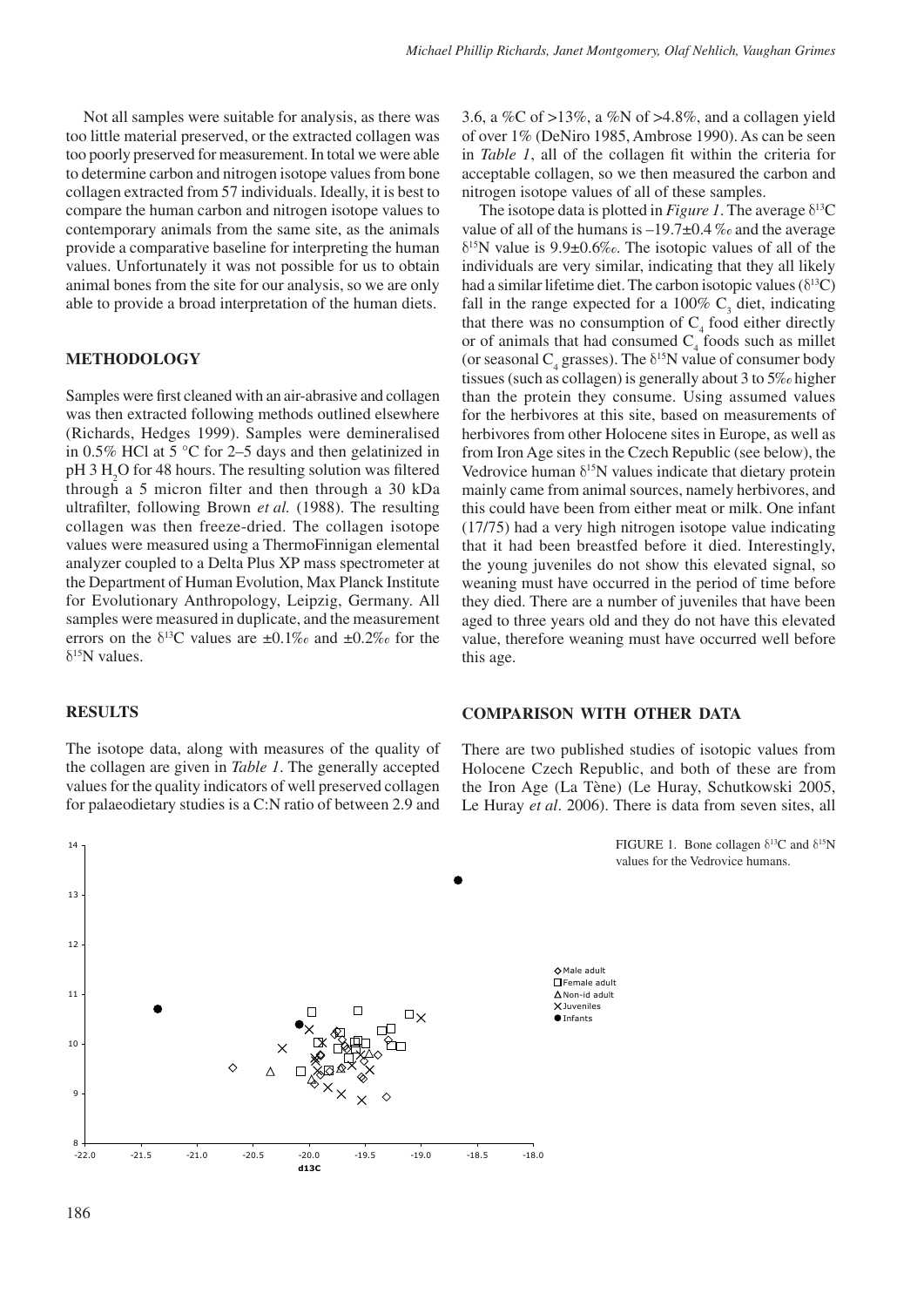TABLE 1. Isotope data.

| 3224<br>13/75<br>3.6<br>$-19.7$<br>10.1<br>40.5<br>14.5<br>3.3<br>$0.2\,$<br>0.6<br>3227<br>14/75<br>1.8<br>10.1<br>42.7<br>3.4<br>$0.2\,$<br>$4.0\,$<br>$-19.3$<br>14.8<br>3216<br>15/75<br>3.0<br>$-19.2$<br>$10.0$<br>40.6<br>14.4<br>$3.3\,$<br>$0.2\,$<br>$71\,$<br>$-0.1$<br>0.710847<br>3215<br>16/75<br>$-19.9$<br>9.7<br>44.3<br>$3.2\,$<br>6.1<br>15.9<br>$0.2\,$<br>$-1.4$<br>77<br>0.711150<br>3220<br>$3.5$<br>17/75<br>2.6<br>$-18.7$<br>13.3<br>42.9<br>14.3<br>$0.2\,$<br>4.3<br>1306<br>22/75<br>$1.0\,$<br>$-19.8$<br>9.5<br>39.0<br>13.7<br>3.3<br>23/75<br>$-20.0$<br>1298<br>$3.8\,$<br>10.6<br>41.4<br>15.0<br>$3.2\,$<br>0.2<br>$-1.9$<br>3221<br>4.7<br>$-19.9$<br>9.2<br>41.3<br>3.3<br>$0.2\,$<br>0.2<br>24/75<br>14.5<br>3223<br>25/75<br>$2.8\,$<br>$-19.5$<br>$10.0$<br>41.2<br>14.4<br>3.3<br>0.3<br>$-0.6$<br>1318<br>28/76<br>1.9<br>$-19.9$<br>$10.0$<br>33.4<br>11.7<br>$3.3$<br>$0.2\,$<br>$-1.7$<br>1319<br>30/76<br>2.4<br>$-19.5$<br>9.5<br>32.2<br>3.4<br>$0.1\,$<br>$2.6\,$<br>$88\,$<br>11.0<br>0.710831<br>1307<br>31/76<br>1.7<br>$-20.0$<br>10.3<br>37.0<br>12.9<br>3.3<br>$0.2\,$<br>1.1<br>1299<br>$-19.6$<br>37/76<br>0.5<br>9.6<br>32.1<br>3.4<br>11.0<br>1325<br>2.9<br>$-20.3$<br>9.5<br>43.5<br>14.7<br>$3.5$<br>0.1<br>38/76 bone<br>0.2<br>1300<br>0.710407<br>137<br>38/76 tooth<br>3230<br>3.9<br>39/80<br>$-19.0$<br>43.7<br>15.4<br>3.3<br>$0.2\,$<br>10.5<br>$-0.7$<br>1308<br>42/77<br>1.2<br>$-19.5$<br>9.8<br>38.6<br>14.0<br>$3.2\,$<br>$0.2\,$<br>113<br>$-1.1$<br>0.711011<br>$3.0\,$<br>$-20.0$<br>9.7<br>1.1<br>1320<br>43/77<br>42.7<br>14.9<br>3.4<br>$0.2\,$<br>78<br>0.711242<br>1321<br>44/77<br>1.9<br>$-19.9$<br>9.5<br>41.1<br>3.4<br>$0.2\,$<br>$-1.0$<br>13.9<br>3233<br>37.0<br>48/75<br>1.5<br>$-19.8$<br>10.3<br>12.9<br>$3.3$<br>$0.2\,$<br>82<br>$-1.2$<br>0.711032<br>1324<br>$3.2\,$<br>$-19.8$<br>9.5<br>44.4<br>15.6<br>3.3<br>0.2<br>50/77<br>$-0.4$<br>3240<br>51/77<br>0.5<br>$-20.7$<br>9.5<br>40.7<br>11.7<br>$4.0\,$<br>0.709112<br>190<br>3237<br>6.5<br>54/78<br>$-19.6$<br>10.1<br>44.2<br>15.4<br>$3.3$<br>$0.2\,$<br>$0.8\,$<br>0.711092<br>58<br>3232<br>56/78<br>$3.0\,$<br>$-19.8$<br>9.1<br>42.6<br>14.5<br>3.4<br>$0.2\,$<br>1.0<br>1301<br>57/78<br>1.7<br>$-19.6$<br>10.7<br>37.8<br>$3.2\,$<br>0.2<br>$1.0\,$<br>13.6<br>1302<br>59/78<br>$0.7\,$<br>$-19.4$<br>10.3<br>27.8<br>9.8<br>$3.3\,$<br>0.711441<br>109<br>1309<br>62/78<br>$1.0\,$<br>$-19.9$<br>9.4<br>36.2<br>3.3<br>0.711293<br>127<br>12.7<br>$0.2\,$<br>$-0.3$<br>3243<br>63/78<br>2.7<br>$-19.9$<br>42.0<br>14.3<br>3.4<br>$0.2\,$<br>10.0<br>4.3<br>4011<br>$\mathrm{n}/\mathrm{a}$<br>66/70<br>0.711529<br>104<br>3234<br>66/78<br>3.0<br>$-19.7$<br>9.9<br>43.5<br>15.1<br>3.4<br>$0.2\,$<br>3.3<br>1303<br>71/79<br>$1.5$<br>$-19.3$<br>10.3<br>36.0<br>12.9<br>$0.2\,$<br>1.5<br>1310<br>2.5<br>9.3<br>72/79<br>$-19.5$<br>30.3<br>11.0<br>$3.2\,$<br>$0.1\,$<br>$-0.9$<br>3217<br>73/79<br>4.9<br>$-19.7$<br>43.9<br>15.5<br>3.3<br>10.2<br>$0.2\,$<br>1.8<br>0.711009<br>75<br>3239<br>3.4<br>75/79<br>4.3<br>$-19.5$<br>9.3<br>44.7<br>15.3<br>$0.2\,$<br>0.9<br>0.711177<br>119<br>1304<br>77/79<br>$2.4\,$<br>$-19.3$<br>$10.0\,$<br>37.9<br>13.7<br>$3.2\,$<br>$0.2\,$<br>$-0.8$<br>3219<br>79/79<br>3.9<br>$-19.6$<br>$10.0\,$<br>43.7<br>15.7<br>$3.3$<br>$0.2\,$<br>$-3.4$<br>202<br>0.709852<br>1322<br>81b/79<br>$2.2\,$<br>$-20.1$<br>10.4<br>44.0<br>14.8<br>$3.5\,$<br>$0.2\,$<br>0.4<br>3218<br>82/79<br>3.8<br>$-19.1$<br>10.6<br>42.0<br>15.1<br>$3.2\,$<br>$0.2\,$<br>101<br>$-0.6$<br>0.711331<br>3222<br>84/80<br>2.2<br>$-20.2$<br>9.9<br>30.6<br>10.5<br>3.4<br>$0.2\,$<br>100<br>$-1.4$<br>0.710971<br>3229<br>86/78<br>6.3<br>$-19.6$<br>10.0<br>44.1<br>16.0<br>3.2<br>0.2<br>$-1.1$<br>86/80<br>2.0<br>3.3<br>$-2.0$<br>1311<br>$-19.9$<br>9.8<br>42.4<br>14.9<br>$0.2\,$<br>$-0.6$<br>3231<br>87/80<br>2.4<br>$-19.5$<br>9.7<br>42.1<br>14.7<br>3.3<br>$0.2\,$<br>1312<br>89/80<br>2.0<br>$-20.0$<br>34.4<br>3.4<br>$0.2\,$<br>$-0.8$<br>9.3<br>11.9<br>1313<br>90/80<br>$-19.7$<br>3.3<br>$0.2\,$<br>0.5<br>1.6<br>9.5<br>33.8<br>12.0<br>1314<br>91/80<br>$-19.4$<br>14.9<br>3.3<br>0.2<br>4.4<br>9.8<br>41.5<br>$-0.2$<br>3228<br>46.7<br>93/80<br>4.4<br>$-21.4$<br>10.7<br>13.8<br>3.9<br>$0.2\,$<br>3235<br>93a/80<br>3.6<br>$-19.8$<br>10.2<br>41.6<br>14.3<br>3.4<br>$0.2\,$<br>119<br>2.4<br>0.711515<br>3225<br>95/80<br>4.5<br>$-19.6$<br>9.7<br>43.5<br>15.7<br>$3.2\,$<br>0.2<br>4.1<br>3226<br>3.5<br>97/80<br>$-19.7$<br>9.5<br>43.2<br>15.5<br>3.3<br>0.2<br>$-0.5$<br>1323<br>96/80<br>$-19.5$<br>9.8<br>16.1<br>3.3<br>$0.2\,$<br>$-0.7$<br>5.1<br>45.6<br>1305<br>99/81<br>0.9<br>$-20.1$<br>37.7<br>13.3<br>3.3<br>9.5<br>1315<br>$-19.7$<br>44.9<br>$-0.3$<br>100/81<br>3.4<br>10.0<br>16.0<br>3.3<br>$0.2\,$<br>1316<br>$-19.7$<br>14.3<br>3.4<br>$0.2\,$<br>101/81<br>3.5<br>9.9<br>41.1<br>$-3.3$<br>3244<br>102/81<br>4.4<br>$-20.0$<br>43.6<br>15.5<br>3.3<br>0.2<br>$-0.2$<br>101<br>9.2<br>0.712627<br>3236<br>104/81<br>2.5<br>$-19.9$<br>39.5<br>9.8<br>13.4<br>3.4<br>$0.2\,$<br>$-1.5$<br>0.711201<br>98<br>3242<br>$-19.7$<br>44.9<br>3.3<br>$0.2\,$<br>105/81<br>7.3<br>9.0<br>15.9<br>$-0.1$<br>0.711301<br>91<br>1317<br>106/82<br>1.4<br>$-19.5$<br>8.9<br>42.2<br>15.4<br>3.2<br>$0.2\,$<br>$-0.1$<br>3238<br>107/82<br>$-19.3$<br>49<br>4.9<br>8.9<br>45.4<br>16.2<br>3.3<br>0.2<br>1.3<br>0.711373 | <b>S-EVA</b> | Individual | $%$ Coll | $\delta^{13}C$ | $\delta^{15}N$ | $\%$ C | $\%\text{N}$ | C: N | $\% \mathrm{S}$ | $\delta^{34}S$ | $87/86$ Sr | Sr ppm |
|-----------------------------------------------------------------------------------------------------------------------------------------------------------------------------------------------------------------------------------------------------------------------------------------------------------------------------------------------------------------------------------------------------------------------------------------------------------------------------------------------------------------------------------------------------------------------------------------------------------------------------------------------------------------------------------------------------------------------------------------------------------------------------------------------------------------------------------------------------------------------------------------------------------------------------------------------------------------------------------------------------------------------------------------------------------------------------------------------------------------------------------------------------------------------------------------------------------------------------------------------------------------------------------------------------------------------------------------------------------------------------------------------------------------------------------------------------------------------------------------------------------------------------------------------------------------------------------------------------------------------------------------------------------------------------------------------------------------------------------------------------------------------------------------------------------------------------------------------------------------------------------------------------------------------------------------------------------------------------------------------------------------------------------------------------------------------------------------------------------------------------------------------------------------------------------------------------------------------------------------------------------------------------------------------------------------------------------------------------------------------------------------------------------------------------------------------------------------------------------------------------------------------------------------------------------------------------------------------------------------------------------------------------------------------------------------------------------------------------------------------------------------------------------------------------------------------------------------------------------------------------------------------------------------------------------------------------------------------------------------------------------------------------------------------------------------------------------------------------------------------------------------------------------------------------------------------------------------------------------------------------------------------------------------------------------------------------------------------------------------------------------------------------------------------------------------------------------------------------------------------------------------------------------------------------------------------------------------------------------------------------------------------------------------------------------------------------------------------------------------------------------------------------------------------------------------------------------------------------------------------------------------------------------------------------------------------------------------------------------------------------------------------------------------------------------------------------------------------------------------------------------------------------------------------------------------------------------------------------------------------------------------------------------------------------------------------------------------------------------------------------------------------------------------------------------------------------------------------------------------------------------------------------------------------------------------------------------------------------------------------------------------------------------------------------------------------------------------------------------------------------------------------------------------------------------------------------------------------------------------------------------------------------------------------------------------------------------------------------------------------------------------------------------------------------------------------------------------------------------------------------------------------------------------------------------------------------------------------------------------------------------------------------------------------------------------------------------------------------------------------------------------------------------------------------------------------------|--------------|------------|----------|----------------|----------------|--------|--------------|------|-----------------|----------------|------------|--------|
|                                                                                                                                                                                                                                                                                                                                                                                                                                                                                                                                                                                                                                                                                                                                                                                                                                                                                                                                                                                                                                                                                                                                                                                                                                                                                                                                                                                                                                                                                                                                                                                                                                                                                                                                                                                                                                                                                                                                                                                                                                                                                                                                                                                                                                                                                                                                                                                                                                                                                                                                                                                                                                                                                                                                                                                                                                                                                                                                                                                                                                                                                                                                                                                                                                                                                                                                                                                                                                                                                                                                                                                                                                                                                                                                                                                                                                                                                                                                                                                                                                                                                                                                                                                                                                                                                                                                                                                                                                                                                                                                                                                                                                                                                                                                                                                                                                                                                                                                                                                                                                                                                                                                                                                                                                                                                                                                                                                                                                                     |              |            |          |                |                |        |              |      |                 |                |            |        |
|                                                                                                                                                                                                                                                                                                                                                                                                                                                                                                                                                                                                                                                                                                                                                                                                                                                                                                                                                                                                                                                                                                                                                                                                                                                                                                                                                                                                                                                                                                                                                                                                                                                                                                                                                                                                                                                                                                                                                                                                                                                                                                                                                                                                                                                                                                                                                                                                                                                                                                                                                                                                                                                                                                                                                                                                                                                                                                                                                                                                                                                                                                                                                                                                                                                                                                                                                                                                                                                                                                                                                                                                                                                                                                                                                                                                                                                                                                                                                                                                                                                                                                                                                                                                                                                                                                                                                                                                                                                                                                                                                                                                                                                                                                                                                                                                                                                                                                                                                                                                                                                                                                                                                                                                                                                                                                                                                                                                                                                     |              |            |          |                |                |        |              |      |                 |                |            |        |
|                                                                                                                                                                                                                                                                                                                                                                                                                                                                                                                                                                                                                                                                                                                                                                                                                                                                                                                                                                                                                                                                                                                                                                                                                                                                                                                                                                                                                                                                                                                                                                                                                                                                                                                                                                                                                                                                                                                                                                                                                                                                                                                                                                                                                                                                                                                                                                                                                                                                                                                                                                                                                                                                                                                                                                                                                                                                                                                                                                                                                                                                                                                                                                                                                                                                                                                                                                                                                                                                                                                                                                                                                                                                                                                                                                                                                                                                                                                                                                                                                                                                                                                                                                                                                                                                                                                                                                                                                                                                                                                                                                                                                                                                                                                                                                                                                                                                                                                                                                                                                                                                                                                                                                                                                                                                                                                                                                                                                                                     |              |            |          |                |                |        |              |      |                 |                |            |        |
|                                                                                                                                                                                                                                                                                                                                                                                                                                                                                                                                                                                                                                                                                                                                                                                                                                                                                                                                                                                                                                                                                                                                                                                                                                                                                                                                                                                                                                                                                                                                                                                                                                                                                                                                                                                                                                                                                                                                                                                                                                                                                                                                                                                                                                                                                                                                                                                                                                                                                                                                                                                                                                                                                                                                                                                                                                                                                                                                                                                                                                                                                                                                                                                                                                                                                                                                                                                                                                                                                                                                                                                                                                                                                                                                                                                                                                                                                                                                                                                                                                                                                                                                                                                                                                                                                                                                                                                                                                                                                                                                                                                                                                                                                                                                                                                                                                                                                                                                                                                                                                                                                                                                                                                                                                                                                                                                                                                                                                                     |              |            |          |                |                |        |              |      |                 |                |            |        |
|                                                                                                                                                                                                                                                                                                                                                                                                                                                                                                                                                                                                                                                                                                                                                                                                                                                                                                                                                                                                                                                                                                                                                                                                                                                                                                                                                                                                                                                                                                                                                                                                                                                                                                                                                                                                                                                                                                                                                                                                                                                                                                                                                                                                                                                                                                                                                                                                                                                                                                                                                                                                                                                                                                                                                                                                                                                                                                                                                                                                                                                                                                                                                                                                                                                                                                                                                                                                                                                                                                                                                                                                                                                                                                                                                                                                                                                                                                                                                                                                                                                                                                                                                                                                                                                                                                                                                                                                                                                                                                                                                                                                                                                                                                                                                                                                                                                                                                                                                                                                                                                                                                                                                                                                                                                                                                                                                                                                                                                     |              |            |          |                |                |        |              |      |                 |                |            |        |
|                                                                                                                                                                                                                                                                                                                                                                                                                                                                                                                                                                                                                                                                                                                                                                                                                                                                                                                                                                                                                                                                                                                                                                                                                                                                                                                                                                                                                                                                                                                                                                                                                                                                                                                                                                                                                                                                                                                                                                                                                                                                                                                                                                                                                                                                                                                                                                                                                                                                                                                                                                                                                                                                                                                                                                                                                                                                                                                                                                                                                                                                                                                                                                                                                                                                                                                                                                                                                                                                                                                                                                                                                                                                                                                                                                                                                                                                                                                                                                                                                                                                                                                                                                                                                                                                                                                                                                                                                                                                                                                                                                                                                                                                                                                                                                                                                                                                                                                                                                                                                                                                                                                                                                                                                                                                                                                                                                                                                                                     |              |            |          |                |                |        |              |      |                 |                |            |        |
|                                                                                                                                                                                                                                                                                                                                                                                                                                                                                                                                                                                                                                                                                                                                                                                                                                                                                                                                                                                                                                                                                                                                                                                                                                                                                                                                                                                                                                                                                                                                                                                                                                                                                                                                                                                                                                                                                                                                                                                                                                                                                                                                                                                                                                                                                                                                                                                                                                                                                                                                                                                                                                                                                                                                                                                                                                                                                                                                                                                                                                                                                                                                                                                                                                                                                                                                                                                                                                                                                                                                                                                                                                                                                                                                                                                                                                                                                                                                                                                                                                                                                                                                                                                                                                                                                                                                                                                                                                                                                                                                                                                                                                                                                                                                                                                                                                                                                                                                                                                                                                                                                                                                                                                                                                                                                                                                                                                                                                                     |              |            |          |                |                |        |              |      |                 |                |            |        |
|                                                                                                                                                                                                                                                                                                                                                                                                                                                                                                                                                                                                                                                                                                                                                                                                                                                                                                                                                                                                                                                                                                                                                                                                                                                                                                                                                                                                                                                                                                                                                                                                                                                                                                                                                                                                                                                                                                                                                                                                                                                                                                                                                                                                                                                                                                                                                                                                                                                                                                                                                                                                                                                                                                                                                                                                                                                                                                                                                                                                                                                                                                                                                                                                                                                                                                                                                                                                                                                                                                                                                                                                                                                                                                                                                                                                                                                                                                                                                                                                                                                                                                                                                                                                                                                                                                                                                                                                                                                                                                                                                                                                                                                                                                                                                                                                                                                                                                                                                                                                                                                                                                                                                                                                                                                                                                                                                                                                                                                     |              |            |          |                |                |        |              |      |                 |                |            |        |
|                                                                                                                                                                                                                                                                                                                                                                                                                                                                                                                                                                                                                                                                                                                                                                                                                                                                                                                                                                                                                                                                                                                                                                                                                                                                                                                                                                                                                                                                                                                                                                                                                                                                                                                                                                                                                                                                                                                                                                                                                                                                                                                                                                                                                                                                                                                                                                                                                                                                                                                                                                                                                                                                                                                                                                                                                                                                                                                                                                                                                                                                                                                                                                                                                                                                                                                                                                                                                                                                                                                                                                                                                                                                                                                                                                                                                                                                                                                                                                                                                                                                                                                                                                                                                                                                                                                                                                                                                                                                                                                                                                                                                                                                                                                                                                                                                                                                                                                                                                                                                                                                                                                                                                                                                                                                                                                                                                                                                                                     |              |            |          |                |                |        |              |      |                 |                |            |        |
|                                                                                                                                                                                                                                                                                                                                                                                                                                                                                                                                                                                                                                                                                                                                                                                                                                                                                                                                                                                                                                                                                                                                                                                                                                                                                                                                                                                                                                                                                                                                                                                                                                                                                                                                                                                                                                                                                                                                                                                                                                                                                                                                                                                                                                                                                                                                                                                                                                                                                                                                                                                                                                                                                                                                                                                                                                                                                                                                                                                                                                                                                                                                                                                                                                                                                                                                                                                                                                                                                                                                                                                                                                                                                                                                                                                                                                                                                                                                                                                                                                                                                                                                                                                                                                                                                                                                                                                                                                                                                                                                                                                                                                                                                                                                                                                                                                                                                                                                                                                                                                                                                                                                                                                                                                                                                                                                                                                                                                                     |              |            |          |                |                |        |              |      |                 |                |            |        |
|                                                                                                                                                                                                                                                                                                                                                                                                                                                                                                                                                                                                                                                                                                                                                                                                                                                                                                                                                                                                                                                                                                                                                                                                                                                                                                                                                                                                                                                                                                                                                                                                                                                                                                                                                                                                                                                                                                                                                                                                                                                                                                                                                                                                                                                                                                                                                                                                                                                                                                                                                                                                                                                                                                                                                                                                                                                                                                                                                                                                                                                                                                                                                                                                                                                                                                                                                                                                                                                                                                                                                                                                                                                                                                                                                                                                                                                                                                                                                                                                                                                                                                                                                                                                                                                                                                                                                                                                                                                                                                                                                                                                                                                                                                                                                                                                                                                                                                                                                                                                                                                                                                                                                                                                                                                                                                                                                                                                                                                     |              |            |          |                |                |        |              |      |                 |                |            |        |
|                                                                                                                                                                                                                                                                                                                                                                                                                                                                                                                                                                                                                                                                                                                                                                                                                                                                                                                                                                                                                                                                                                                                                                                                                                                                                                                                                                                                                                                                                                                                                                                                                                                                                                                                                                                                                                                                                                                                                                                                                                                                                                                                                                                                                                                                                                                                                                                                                                                                                                                                                                                                                                                                                                                                                                                                                                                                                                                                                                                                                                                                                                                                                                                                                                                                                                                                                                                                                                                                                                                                                                                                                                                                                                                                                                                                                                                                                                                                                                                                                                                                                                                                                                                                                                                                                                                                                                                                                                                                                                                                                                                                                                                                                                                                                                                                                                                                                                                                                                                                                                                                                                                                                                                                                                                                                                                                                                                                                                                     |              |            |          |                |                |        |              |      |                 |                |            |        |
|                                                                                                                                                                                                                                                                                                                                                                                                                                                                                                                                                                                                                                                                                                                                                                                                                                                                                                                                                                                                                                                                                                                                                                                                                                                                                                                                                                                                                                                                                                                                                                                                                                                                                                                                                                                                                                                                                                                                                                                                                                                                                                                                                                                                                                                                                                                                                                                                                                                                                                                                                                                                                                                                                                                                                                                                                                                                                                                                                                                                                                                                                                                                                                                                                                                                                                                                                                                                                                                                                                                                                                                                                                                                                                                                                                                                                                                                                                                                                                                                                                                                                                                                                                                                                                                                                                                                                                                                                                                                                                                                                                                                                                                                                                                                                                                                                                                                                                                                                                                                                                                                                                                                                                                                                                                                                                                                                                                                                                                     |              |            |          |                |                |        |              |      |                 |                |            |        |
|                                                                                                                                                                                                                                                                                                                                                                                                                                                                                                                                                                                                                                                                                                                                                                                                                                                                                                                                                                                                                                                                                                                                                                                                                                                                                                                                                                                                                                                                                                                                                                                                                                                                                                                                                                                                                                                                                                                                                                                                                                                                                                                                                                                                                                                                                                                                                                                                                                                                                                                                                                                                                                                                                                                                                                                                                                                                                                                                                                                                                                                                                                                                                                                                                                                                                                                                                                                                                                                                                                                                                                                                                                                                                                                                                                                                                                                                                                                                                                                                                                                                                                                                                                                                                                                                                                                                                                                                                                                                                                                                                                                                                                                                                                                                                                                                                                                                                                                                                                                                                                                                                                                                                                                                                                                                                                                                                                                                                                                     |              |            |          |                |                |        |              |      |                 |                |            |        |
|                                                                                                                                                                                                                                                                                                                                                                                                                                                                                                                                                                                                                                                                                                                                                                                                                                                                                                                                                                                                                                                                                                                                                                                                                                                                                                                                                                                                                                                                                                                                                                                                                                                                                                                                                                                                                                                                                                                                                                                                                                                                                                                                                                                                                                                                                                                                                                                                                                                                                                                                                                                                                                                                                                                                                                                                                                                                                                                                                                                                                                                                                                                                                                                                                                                                                                                                                                                                                                                                                                                                                                                                                                                                                                                                                                                                                                                                                                                                                                                                                                                                                                                                                                                                                                                                                                                                                                                                                                                                                                                                                                                                                                                                                                                                                                                                                                                                                                                                                                                                                                                                                                                                                                                                                                                                                                                                                                                                                                                     |              |            |          |                |                |        |              |      |                 |                |            |        |
|                                                                                                                                                                                                                                                                                                                                                                                                                                                                                                                                                                                                                                                                                                                                                                                                                                                                                                                                                                                                                                                                                                                                                                                                                                                                                                                                                                                                                                                                                                                                                                                                                                                                                                                                                                                                                                                                                                                                                                                                                                                                                                                                                                                                                                                                                                                                                                                                                                                                                                                                                                                                                                                                                                                                                                                                                                                                                                                                                                                                                                                                                                                                                                                                                                                                                                                                                                                                                                                                                                                                                                                                                                                                                                                                                                                                                                                                                                                                                                                                                                                                                                                                                                                                                                                                                                                                                                                                                                                                                                                                                                                                                                                                                                                                                                                                                                                                                                                                                                                                                                                                                                                                                                                                                                                                                                                                                                                                                                                     |              |            |          |                |                |        |              |      |                 |                |            |        |
|                                                                                                                                                                                                                                                                                                                                                                                                                                                                                                                                                                                                                                                                                                                                                                                                                                                                                                                                                                                                                                                                                                                                                                                                                                                                                                                                                                                                                                                                                                                                                                                                                                                                                                                                                                                                                                                                                                                                                                                                                                                                                                                                                                                                                                                                                                                                                                                                                                                                                                                                                                                                                                                                                                                                                                                                                                                                                                                                                                                                                                                                                                                                                                                                                                                                                                                                                                                                                                                                                                                                                                                                                                                                                                                                                                                                                                                                                                                                                                                                                                                                                                                                                                                                                                                                                                                                                                                                                                                                                                                                                                                                                                                                                                                                                                                                                                                                                                                                                                                                                                                                                                                                                                                                                                                                                                                                                                                                                                                     |              |            |          |                |                |        |              |      |                 |                |            |        |
|                                                                                                                                                                                                                                                                                                                                                                                                                                                                                                                                                                                                                                                                                                                                                                                                                                                                                                                                                                                                                                                                                                                                                                                                                                                                                                                                                                                                                                                                                                                                                                                                                                                                                                                                                                                                                                                                                                                                                                                                                                                                                                                                                                                                                                                                                                                                                                                                                                                                                                                                                                                                                                                                                                                                                                                                                                                                                                                                                                                                                                                                                                                                                                                                                                                                                                                                                                                                                                                                                                                                                                                                                                                                                                                                                                                                                                                                                                                                                                                                                                                                                                                                                                                                                                                                                                                                                                                                                                                                                                                                                                                                                                                                                                                                                                                                                                                                                                                                                                                                                                                                                                                                                                                                                                                                                                                                                                                                                                                     |              |            |          |                |                |        |              |      |                 |                |            |        |
|                                                                                                                                                                                                                                                                                                                                                                                                                                                                                                                                                                                                                                                                                                                                                                                                                                                                                                                                                                                                                                                                                                                                                                                                                                                                                                                                                                                                                                                                                                                                                                                                                                                                                                                                                                                                                                                                                                                                                                                                                                                                                                                                                                                                                                                                                                                                                                                                                                                                                                                                                                                                                                                                                                                                                                                                                                                                                                                                                                                                                                                                                                                                                                                                                                                                                                                                                                                                                                                                                                                                                                                                                                                                                                                                                                                                                                                                                                                                                                                                                                                                                                                                                                                                                                                                                                                                                                                                                                                                                                                                                                                                                                                                                                                                                                                                                                                                                                                                                                                                                                                                                                                                                                                                                                                                                                                                                                                                                                                     |              |            |          |                |                |        |              |      |                 |                |            |        |
|                                                                                                                                                                                                                                                                                                                                                                                                                                                                                                                                                                                                                                                                                                                                                                                                                                                                                                                                                                                                                                                                                                                                                                                                                                                                                                                                                                                                                                                                                                                                                                                                                                                                                                                                                                                                                                                                                                                                                                                                                                                                                                                                                                                                                                                                                                                                                                                                                                                                                                                                                                                                                                                                                                                                                                                                                                                                                                                                                                                                                                                                                                                                                                                                                                                                                                                                                                                                                                                                                                                                                                                                                                                                                                                                                                                                                                                                                                                                                                                                                                                                                                                                                                                                                                                                                                                                                                                                                                                                                                                                                                                                                                                                                                                                                                                                                                                                                                                                                                                                                                                                                                                                                                                                                                                                                                                                                                                                                                                     |              |            |          |                |                |        |              |      |                 |                |            |        |
|                                                                                                                                                                                                                                                                                                                                                                                                                                                                                                                                                                                                                                                                                                                                                                                                                                                                                                                                                                                                                                                                                                                                                                                                                                                                                                                                                                                                                                                                                                                                                                                                                                                                                                                                                                                                                                                                                                                                                                                                                                                                                                                                                                                                                                                                                                                                                                                                                                                                                                                                                                                                                                                                                                                                                                                                                                                                                                                                                                                                                                                                                                                                                                                                                                                                                                                                                                                                                                                                                                                                                                                                                                                                                                                                                                                                                                                                                                                                                                                                                                                                                                                                                                                                                                                                                                                                                                                                                                                                                                                                                                                                                                                                                                                                                                                                                                                                                                                                                                                                                                                                                                                                                                                                                                                                                                                                                                                                                                                     |              |            |          |                |                |        |              |      |                 |                |            |        |
|                                                                                                                                                                                                                                                                                                                                                                                                                                                                                                                                                                                                                                                                                                                                                                                                                                                                                                                                                                                                                                                                                                                                                                                                                                                                                                                                                                                                                                                                                                                                                                                                                                                                                                                                                                                                                                                                                                                                                                                                                                                                                                                                                                                                                                                                                                                                                                                                                                                                                                                                                                                                                                                                                                                                                                                                                                                                                                                                                                                                                                                                                                                                                                                                                                                                                                                                                                                                                                                                                                                                                                                                                                                                                                                                                                                                                                                                                                                                                                                                                                                                                                                                                                                                                                                                                                                                                                                                                                                                                                                                                                                                                                                                                                                                                                                                                                                                                                                                                                                                                                                                                                                                                                                                                                                                                                                                                                                                                                                     |              |            |          |                |                |        |              |      |                 |                |            |        |
|                                                                                                                                                                                                                                                                                                                                                                                                                                                                                                                                                                                                                                                                                                                                                                                                                                                                                                                                                                                                                                                                                                                                                                                                                                                                                                                                                                                                                                                                                                                                                                                                                                                                                                                                                                                                                                                                                                                                                                                                                                                                                                                                                                                                                                                                                                                                                                                                                                                                                                                                                                                                                                                                                                                                                                                                                                                                                                                                                                                                                                                                                                                                                                                                                                                                                                                                                                                                                                                                                                                                                                                                                                                                                                                                                                                                                                                                                                                                                                                                                                                                                                                                                                                                                                                                                                                                                                                                                                                                                                                                                                                                                                                                                                                                                                                                                                                                                                                                                                                                                                                                                                                                                                                                                                                                                                                                                                                                                                                     |              |            |          |                |                |        |              |      |                 |                |            |        |
|                                                                                                                                                                                                                                                                                                                                                                                                                                                                                                                                                                                                                                                                                                                                                                                                                                                                                                                                                                                                                                                                                                                                                                                                                                                                                                                                                                                                                                                                                                                                                                                                                                                                                                                                                                                                                                                                                                                                                                                                                                                                                                                                                                                                                                                                                                                                                                                                                                                                                                                                                                                                                                                                                                                                                                                                                                                                                                                                                                                                                                                                                                                                                                                                                                                                                                                                                                                                                                                                                                                                                                                                                                                                                                                                                                                                                                                                                                                                                                                                                                                                                                                                                                                                                                                                                                                                                                                                                                                                                                                                                                                                                                                                                                                                                                                                                                                                                                                                                                                                                                                                                                                                                                                                                                                                                                                                                                                                                                                     |              |            |          |                |                |        |              |      |                 |                |            |        |
|                                                                                                                                                                                                                                                                                                                                                                                                                                                                                                                                                                                                                                                                                                                                                                                                                                                                                                                                                                                                                                                                                                                                                                                                                                                                                                                                                                                                                                                                                                                                                                                                                                                                                                                                                                                                                                                                                                                                                                                                                                                                                                                                                                                                                                                                                                                                                                                                                                                                                                                                                                                                                                                                                                                                                                                                                                                                                                                                                                                                                                                                                                                                                                                                                                                                                                                                                                                                                                                                                                                                                                                                                                                                                                                                                                                                                                                                                                                                                                                                                                                                                                                                                                                                                                                                                                                                                                                                                                                                                                                                                                                                                                                                                                                                                                                                                                                                                                                                                                                                                                                                                                                                                                                                                                                                                                                                                                                                                                                     |              |            |          |                |                |        |              |      |                 |                |            |        |
|                                                                                                                                                                                                                                                                                                                                                                                                                                                                                                                                                                                                                                                                                                                                                                                                                                                                                                                                                                                                                                                                                                                                                                                                                                                                                                                                                                                                                                                                                                                                                                                                                                                                                                                                                                                                                                                                                                                                                                                                                                                                                                                                                                                                                                                                                                                                                                                                                                                                                                                                                                                                                                                                                                                                                                                                                                                                                                                                                                                                                                                                                                                                                                                                                                                                                                                                                                                                                                                                                                                                                                                                                                                                                                                                                                                                                                                                                                                                                                                                                                                                                                                                                                                                                                                                                                                                                                                                                                                                                                                                                                                                                                                                                                                                                                                                                                                                                                                                                                                                                                                                                                                                                                                                                                                                                                                                                                                                                                                     |              |            |          |                |                |        |              |      |                 |                |            |        |
|                                                                                                                                                                                                                                                                                                                                                                                                                                                                                                                                                                                                                                                                                                                                                                                                                                                                                                                                                                                                                                                                                                                                                                                                                                                                                                                                                                                                                                                                                                                                                                                                                                                                                                                                                                                                                                                                                                                                                                                                                                                                                                                                                                                                                                                                                                                                                                                                                                                                                                                                                                                                                                                                                                                                                                                                                                                                                                                                                                                                                                                                                                                                                                                                                                                                                                                                                                                                                                                                                                                                                                                                                                                                                                                                                                                                                                                                                                                                                                                                                                                                                                                                                                                                                                                                                                                                                                                                                                                                                                                                                                                                                                                                                                                                                                                                                                                                                                                                                                                                                                                                                                                                                                                                                                                                                                                                                                                                                                                     |              |            |          |                |                |        |              |      |                 |                |            |        |
|                                                                                                                                                                                                                                                                                                                                                                                                                                                                                                                                                                                                                                                                                                                                                                                                                                                                                                                                                                                                                                                                                                                                                                                                                                                                                                                                                                                                                                                                                                                                                                                                                                                                                                                                                                                                                                                                                                                                                                                                                                                                                                                                                                                                                                                                                                                                                                                                                                                                                                                                                                                                                                                                                                                                                                                                                                                                                                                                                                                                                                                                                                                                                                                                                                                                                                                                                                                                                                                                                                                                                                                                                                                                                                                                                                                                                                                                                                                                                                                                                                                                                                                                                                                                                                                                                                                                                                                                                                                                                                                                                                                                                                                                                                                                                                                                                                                                                                                                                                                                                                                                                                                                                                                                                                                                                                                                                                                                                                                     |              |            |          |                |                |        |              |      |                 |                |            |        |
|                                                                                                                                                                                                                                                                                                                                                                                                                                                                                                                                                                                                                                                                                                                                                                                                                                                                                                                                                                                                                                                                                                                                                                                                                                                                                                                                                                                                                                                                                                                                                                                                                                                                                                                                                                                                                                                                                                                                                                                                                                                                                                                                                                                                                                                                                                                                                                                                                                                                                                                                                                                                                                                                                                                                                                                                                                                                                                                                                                                                                                                                                                                                                                                                                                                                                                                                                                                                                                                                                                                                                                                                                                                                                                                                                                                                                                                                                                                                                                                                                                                                                                                                                                                                                                                                                                                                                                                                                                                                                                                                                                                                                                                                                                                                                                                                                                                                                                                                                                                                                                                                                                                                                                                                                                                                                                                                                                                                                                                     |              |            |          |                |                |        |              |      |                 |                |            |        |
|                                                                                                                                                                                                                                                                                                                                                                                                                                                                                                                                                                                                                                                                                                                                                                                                                                                                                                                                                                                                                                                                                                                                                                                                                                                                                                                                                                                                                                                                                                                                                                                                                                                                                                                                                                                                                                                                                                                                                                                                                                                                                                                                                                                                                                                                                                                                                                                                                                                                                                                                                                                                                                                                                                                                                                                                                                                                                                                                                                                                                                                                                                                                                                                                                                                                                                                                                                                                                                                                                                                                                                                                                                                                                                                                                                                                                                                                                                                                                                                                                                                                                                                                                                                                                                                                                                                                                                                                                                                                                                                                                                                                                                                                                                                                                                                                                                                                                                                                                                                                                                                                                                                                                                                                                                                                                                                                                                                                                                                     |              |            |          |                |                |        |              |      |                 |                |            |        |
|                                                                                                                                                                                                                                                                                                                                                                                                                                                                                                                                                                                                                                                                                                                                                                                                                                                                                                                                                                                                                                                                                                                                                                                                                                                                                                                                                                                                                                                                                                                                                                                                                                                                                                                                                                                                                                                                                                                                                                                                                                                                                                                                                                                                                                                                                                                                                                                                                                                                                                                                                                                                                                                                                                                                                                                                                                                                                                                                                                                                                                                                                                                                                                                                                                                                                                                                                                                                                                                                                                                                                                                                                                                                                                                                                                                                                                                                                                                                                                                                                                                                                                                                                                                                                                                                                                                                                                                                                                                                                                                                                                                                                                                                                                                                                                                                                                                                                                                                                                                                                                                                                                                                                                                                                                                                                                                                                                                                                                                     |              |            |          |                |                |        |              |      |                 |                |            |        |
|                                                                                                                                                                                                                                                                                                                                                                                                                                                                                                                                                                                                                                                                                                                                                                                                                                                                                                                                                                                                                                                                                                                                                                                                                                                                                                                                                                                                                                                                                                                                                                                                                                                                                                                                                                                                                                                                                                                                                                                                                                                                                                                                                                                                                                                                                                                                                                                                                                                                                                                                                                                                                                                                                                                                                                                                                                                                                                                                                                                                                                                                                                                                                                                                                                                                                                                                                                                                                                                                                                                                                                                                                                                                                                                                                                                                                                                                                                                                                                                                                                                                                                                                                                                                                                                                                                                                                                                                                                                                                                                                                                                                                                                                                                                                                                                                                                                                                                                                                                                                                                                                                                                                                                                                                                                                                                                                                                                                                                                     |              |            |          |                |                |        |              |      |                 |                |            |        |
|                                                                                                                                                                                                                                                                                                                                                                                                                                                                                                                                                                                                                                                                                                                                                                                                                                                                                                                                                                                                                                                                                                                                                                                                                                                                                                                                                                                                                                                                                                                                                                                                                                                                                                                                                                                                                                                                                                                                                                                                                                                                                                                                                                                                                                                                                                                                                                                                                                                                                                                                                                                                                                                                                                                                                                                                                                                                                                                                                                                                                                                                                                                                                                                                                                                                                                                                                                                                                                                                                                                                                                                                                                                                                                                                                                                                                                                                                                                                                                                                                                                                                                                                                                                                                                                                                                                                                                                                                                                                                                                                                                                                                                                                                                                                                                                                                                                                                                                                                                                                                                                                                                                                                                                                                                                                                                                                                                                                                                                     |              |            |          |                |                |        |              |      |                 |                |            |        |
|                                                                                                                                                                                                                                                                                                                                                                                                                                                                                                                                                                                                                                                                                                                                                                                                                                                                                                                                                                                                                                                                                                                                                                                                                                                                                                                                                                                                                                                                                                                                                                                                                                                                                                                                                                                                                                                                                                                                                                                                                                                                                                                                                                                                                                                                                                                                                                                                                                                                                                                                                                                                                                                                                                                                                                                                                                                                                                                                                                                                                                                                                                                                                                                                                                                                                                                                                                                                                                                                                                                                                                                                                                                                                                                                                                                                                                                                                                                                                                                                                                                                                                                                                                                                                                                                                                                                                                                                                                                                                                                                                                                                                                                                                                                                                                                                                                                                                                                                                                                                                                                                                                                                                                                                                                                                                                                                                                                                                                                     |              |            |          |                |                |        |              |      |                 |                |            |        |
|                                                                                                                                                                                                                                                                                                                                                                                                                                                                                                                                                                                                                                                                                                                                                                                                                                                                                                                                                                                                                                                                                                                                                                                                                                                                                                                                                                                                                                                                                                                                                                                                                                                                                                                                                                                                                                                                                                                                                                                                                                                                                                                                                                                                                                                                                                                                                                                                                                                                                                                                                                                                                                                                                                                                                                                                                                                                                                                                                                                                                                                                                                                                                                                                                                                                                                                                                                                                                                                                                                                                                                                                                                                                                                                                                                                                                                                                                                                                                                                                                                                                                                                                                                                                                                                                                                                                                                                                                                                                                                                                                                                                                                                                                                                                                                                                                                                                                                                                                                                                                                                                                                                                                                                                                                                                                                                                                                                                                                                     |              |            |          |                |                |        |              |      |                 |                |            |        |
|                                                                                                                                                                                                                                                                                                                                                                                                                                                                                                                                                                                                                                                                                                                                                                                                                                                                                                                                                                                                                                                                                                                                                                                                                                                                                                                                                                                                                                                                                                                                                                                                                                                                                                                                                                                                                                                                                                                                                                                                                                                                                                                                                                                                                                                                                                                                                                                                                                                                                                                                                                                                                                                                                                                                                                                                                                                                                                                                                                                                                                                                                                                                                                                                                                                                                                                                                                                                                                                                                                                                                                                                                                                                                                                                                                                                                                                                                                                                                                                                                                                                                                                                                                                                                                                                                                                                                                                                                                                                                                                                                                                                                                                                                                                                                                                                                                                                                                                                                                                                                                                                                                                                                                                                                                                                                                                                                                                                                                                     |              |            |          |                |                |        |              |      |                 |                |            |        |
|                                                                                                                                                                                                                                                                                                                                                                                                                                                                                                                                                                                                                                                                                                                                                                                                                                                                                                                                                                                                                                                                                                                                                                                                                                                                                                                                                                                                                                                                                                                                                                                                                                                                                                                                                                                                                                                                                                                                                                                                                                                                                                                                                                                                                                                                                                                                                                                                                                                                                                                                                                                                                                                                                                                                                                                                                                                                                                                                                                                                                                                                                                                                                                                                                                                                                                                                                                                                                                                                                                                                                                                                                                                                                                                                                                                                                                                                                                                                                                                                                                                                                                                                                                                                                                                                                                                                                                                                                                                                                                                                                                                                                                                                                                                                                                                                                                                                                                                                                                                                                                                                                                                                                                                                                                                                                                                                                                                                                                                     |              |            |          |                |                |        |              |      |                 |                |            |        |
|                                                                                                                                                                                                                                                                                                                                                                                                                                                                                                                                                                                                                                                                                                                                                                                                                                                                                                                                                                                                                                                                                                                                                                                                                                                                                                                                                                                                                                                                                                                                                                                                                                                                                                                                                                                                                                                                                                                                                                                                                                                                                                                                                                                                                                                                                                                                                                                                                                                                                                                                                                                                                                                                                                                                                                                                                                                                                                                                                                                                                                                                                                                                                                                                                                                                                                                                                                                                                                                                                                                                                                                                                                                                                                                                                                                                                                                                                                                                                                                                                                                                                                                                                                                                                                                                                                                                                                                                                                                                                                                                                                                                                                                                                                                                                                                                                                                                                                                                                                                                                                                                                                                                                                                                                                                                                                                                                                                                                                                     |              |            |          |                |                |        |              |      |                 |                |            |        |
|                                                                                                                                                                                                                                                                                                                                                                                                                                                                                                                                                                                                                                                                                                                                                                                                                                                                                                                                                                                                                                                                                                                                                                                                                                                                                                                                                                                                                                                                                                                                                                                                                                                                                                                                                                                                                                                                                                                                                                                                                                                                                                                                                                                                                                                                                                                                                                                                                                                                                                                                                                                                                                                                                                                                                                                                                                                                                                                                                                                                                                                                                                                                                                                                                                                                                                                                                                                                                                                                                                                                                                                                                                                                                                                                                                                                                                                                                                                                                                                                                                                                                                                                                                                                                                                                                                                                                                                                                                                                                                                                                                                                                                                                                                                                                                                                                                                                                                                                                                                                                                                                                                                                                                                                                                                                                                                                                                                                                                                     |              |            |          |                |                |        |              |      |                 |                |            |        |
|                                                                                                                                                                                                                                                                                                                                                                                                                                                                                                                                                                                                                                                                                                                                                                                                                                                                                                                                                                                                                                                                                                                                                                                                                                                                                                                                                                                                                                                                                                                                                                                                                                                                                                                                                                                                                                                                                                                                                                                                                                                                                                                                                                                                                                                                                                                                                                                                                                                                                                                                                                                                                                                                                                                                                                                                                                                                                                                                                                                                                                                                                                                                                                                                                                                                                                                                                                                                                                                                                                                                                                                                                                                                                                                                                                                                                                                                                                                                                                                                                                                                                                                                                                                                                                                                                                                                                                                                                                                                                                                                                                                                                                                                                                                                                                                                                                                                                                                                                                                                                                                                                                                                                                                                                                                                                                                                                                                                                                                     |              |            |          |                |                |        |              |      |                 |                |            |        |
|                                                                                                                                                                                                                                                                                                                                                                                                                                                                                                                                                                                                                                                                                                                                                                                                                                                                                                                                                                                                                                                                                                                                                                                                                                                                                                                                                                                                                                                                                                                                                                                                                                                                                                                                                                                                                                                                                                                                                                                                                                                                                                                                                                                                                                                                                                                                                                                                                                                                                                                                                                                                                                                                                                                                                                                                                                                                                                                                                                                                                                                                                                                                                                                                                                                                                                                                                                                                                                                                                                                                                                                                                                                                                                                                                                                                                                                                                                                                                                                                                                                                                                                                                                                                                                                                                                                                                                                                                                                                                                                                                                                                                                                                                                                                                                                                                                                                                                                                                                                                                                                                                                                                                                                                                                                                                                                                                                                                                                                     |              |            |          |                |                |        |              |      |                 |                |            |        |
|                                                                                                                                                                                                                                                                                                                                                                                                                                                                                                                                                                                                                                                                                                                                                                                                                                                                                                                                                                                                                                                                                                                                                                                                                                                                                                                                                                                                                                                                                                                                                                                                                                                                                                                                                                                                                                                                                                                                                                                                                                                                                                                                                                                                                                                                                                                                                                                                                                                                                                                                                                                                                                                                                                                                                                                                                                                                                                                                                                                                                                                                                                                                                                                                                                                                                                                                                                                                                                                                                                                                                                                                                                                                                                                                                                                                                                                                                                                                                                                                                                                                                                                                                                                                                                                                                                                                                                                                                                                                                                                                                                                                                                                                                                                                                                                                                                                                                                                                                                                                                                                                                                                                                                                                                                                                                                                                                                                                                                                     |              |            |          |                |                |        |              |      |                 |                |            |        |
|                                                                                                                                                                                                                                                                                                                                                                                                                                                                                                                                                                                                                                                                                                                                                                                                                                                                                                                                                                                                                                                                                                                                                                                                                                                                                                                                                                                                                                                                                                                                                                                                                                                                                                                                                                                                                                                                                                                                                                                                                                                                                                                                                                                                                                                                                                                                                                                                                                                                                                                                                                                                                                                                                                                                                                                                                                                                                                                                                                                                                                                                                                                                                                                                                                                                                                                                                                                                                                                                                                                                                                                                                                                                                                                                                                                                                                                                                                                                                                                                                                                                                                                                                                                                                                                                                                                                                                                                                                                                                                                                                                                                                                                                                                                                                                                                                                                                                                                                                                                                                                                                                                                                                                                                                                                                                                                                                                                                                                                     |              |            |          |                |                |        |              |      |                 |                |            |        |
|                                                                                                                                                                                                                                                                                                                                                                                                                                                                                                                                                                                                                                                                                                                                                                                                                                                                                                                                                                                                                                                                                                                                                                                                                                                                                                                                                                                                                                                                                                                                                                                                                                                                                                                                                                                                                                                                                                                                                                                                                                                                                                                                                                                                                                                                                                                                                                                                                                                                                                                                                                                                                                                                                                                                                                                                                                                                                                                                                                                                                                                                                                                                                                                                                                                                                                                                                                                                                                                                                                                                                                                                                                                                                                                                                                                                                                                                                                                                                                                                                                                                                                                                                                                                                                                                                                                                                                                                                                                                                                                                                                                                                                                                                                                                                                                                                                                                                                                                                                                                                                                                                                                                                                                                                                                                                                                                                                                                                                                     |              |            |          |                |                |        |              |      |                 |                |            |        |
|                                                                                                                                                                                                                                                                                                                                                                                                                                                                                                                                                                                                                                                                                                                                                                                                                                                                                                                                                                                                                                                                                                                                                                                                                                                                                                                                                                                                                                                                                                                                                                                                                                                                                                                                                                                                                                                                                                                                                                                                                                                                                                                                                                                                                                                                                                                                                                                                                                                                                                                                                                                                                                                                                                                                                                                                                                                                                                                                                                                                                                                                                                                                                                                                                                                                                                                                                                                                                                                                                                                                                                                                                                                                                                                                                                                                                                                                                                                                                                                                                                                                                                                                                                                                                                                                                                                                                                                                                                                                                                                                                                                                                                                                                                                                                                                                                                                                                                                                                                                                                                                                                                                                                                                                                                                                                                                                                                                                                                                     |              |            |          |                |                |        |              |      |                 |                |            |        |
|                                                                                                                                                                                                                                                                                                                                                                                                                                                                                                                                                                                                                                                                                                                                                                                                                                                                                                                                                                                                                                                                                                                                                                                                                                                                                                                                                                                                                                                                                                                                                                                                                                                                                                                                                                                                                                                                                                                                                                                                                                                                                                                                                                                                                                                                                                                                                                                                                                                                                                                                                                                                                                                                                                                                                                                                                                                                                                                                                                                                                                                                                                                                                                                                                                                                                                                                                                                                                                                                                                                                                                                                                                                                                                                                                                                                                                                                                                                                                                                                                                                                                                                                                                                                                                                                                                                                                                                                                                                                                                                                                                                                                                                                                                                                                                                                                                                                                                                                                                                                                                                                                                                                                                                                                                                                                                                                                                                                                                                     |              |            |          |                |                |        |              |      |                 |                |            |        |
|                                                                                                                                                                                                                                                                                                                                                                                                                                                                                                                                                                                                                                                                                                                                                                                                                                                                                                                                                                                                                                                                                                                                                                                                                                                                                                                                                                                                                                                                                                                                                                                                                                                                                                                                                                                                                                                                                                                                                                                                                                                                                                                                                                                                                                                                                                                                                                                                                                                                                                                                                                                                                                                                                                                                                                                                                                                                                                                                                                                                                                                                                                                                                                                                                                                                                                                                                                                                                                                                                                                                                                                                                                                                                                                                                                                                                                                                                                                                                                                                                                                                                                                                                                                                                                                                                                                                                                                                                                                                                                                                                                                                                                                                                                                                                                                                                                                                                                                                                                                                                                                                                                                                                                                                                                                                                                                                                                                                                                                     |              |            |          |                |                |        |              |      |                 |                |            |        |
|                                                                                                                                                                                                                                                                                                                                                                                                                                                                                                                                                                                                                                                                                                                                                                                                                                                                                                                                                                                                                                                                                                                                                                                                                                                                                                                                                                                                                                                                                                                                                                                                                                                                                                                                                                                                                                                                                                                                                                                                                                                                                                                                                                                                                                                                                                                                                                                                                                                                                                                                                                                                                                                                                                                                                                                                                                                                                                                                                                                                                                                                                                                                                                                                                                                                                                                                                                                                                                                                                                                                                                                                                                                                                                                                                                                                                                                                                                                                                                                                                                                                                                                                                                                                                                                                                                                                                                                                                                                                                                                                                                                                                                                                                                                                                                                                                                                                                                                                                                                                                                                                                                                                                                                                                                                                                                                                                                                                                                                     |              |            |          |                |                |        |              |      |                 |                |            |        |
|                                                                                                                                                                                                                                                                                                                                                                                                                                                                                                                                                                                                                                                                                                                                                                                                                                                                                                                                                                                                                                                                                                                                                                                                                                                                                                                                                                                                                                                                                                                                                                                                                                                                                                                                                                                                                                                                                                                                                                                                                                                                                                                                                                                                                                                                                                                                                                                                                                                                                                                                                                                                                                                                                                                                                                                                                                                                                                                                                                                                                                                                                                                                                                                                                                                                                                                                                                                                                                                                                                                                                                                                                                                                                                                                                                                                                                                                                                                                                                                                                                                                                                                                                                                                                                                                                                                                                                                                                                                                                                                                                                                                                                                                                                                                                                                                                                                                                                                                                                                                                                                                                                                                                                                                                                                                                                                                                                                                                                                     |              |            |          |                |                |        |              |      |                 |                |            |        |
|                                                                                                                                                                                                                                                                                                                                                                                                                                                                                                                                                                                                                                                                                                                                                                                                                                                                                                                                                                                                                                                                                                                                                                                                                                                                                                                                                                                                                                                                                                                                                                                                                                                                                                                                                                                                                                                                                                                                                                                                                                                                                                                                                                                                                                                                                                                                                                                                                                                                                                                                                                                                                                                                                                                                                                                                                                                                                                                                                                                                                                                                                                                                                                                                                                                                                                                                                                                                                                                                                                                                                                                                                                                                                                                                                                                                                                                                                                                                                                                                                                                                                                                                                                                                                                                                                                                                                                                                                                                                                                                                                                                                                                                                                                                                                                                                                                                                                                                                                                                                                                                                                                                                                                                                                                                                                                                                                                                                                                                     |              |            |          |                |                |        |              |      |                 |                |            |        |
|                                                                                                                                                                                                                                                                                                                                                                                                                                                                                                                                                                                                                                                                                                                                                                                                                                                                                                                                                                                                                                                                                                                                                                                                                                                                                                                                                                                                                                                                                                                                                                                                                                                                                                                                                                                                                                                                                                                                                                                                                                                                                                                                                                                                                                                                                                                                                                                                                                                                                                                                                                                                                                                                                                                                                                                                                                                                                                                                                                                                                                                                                                                                                                                                                                                                                                                                                                                                                                                                                                                                                                                                                                                                                                                                                                                                                                                                                                                                                                                                                                                                                                                                                                                                                                                                                                                                                                                                                                                                                                                                                                                                                                                                                                                                                                                                                                                                                                                                                                                                                                                                                                                                                                                                                                                                                                                                                                                                                                                     |              |            |          |                |                |        |              |      |                 |                |            |        |
|                                                                                                                                                                                                                                                                                                                                                                                                                                                                                                                                                                                                                                                                                                                                                                                                                                                                                                                                                                                                                                                                                                                                                                                                                                                                                                                                                                                                                                                                                                                                                                                                                                                                                                                                                                                                                                                                                                                                                                                                                                                                                                                                                                                                                                                                                                                                                                                                                                                                                                                                                                                                                                                                                                                                                                                                                                                                                                                                                                                                                                                                                                                                                                                                                                                                                                                                                                                                                                                                                                                                                                                                                                                                                                                                                                                                                                                                                                                                                                                                                                                                                                                                                                                                                                                                                                                                                                                                                                                                                                                                                                                                                                                                                                                                                                                                                                                                                                                                                                                                                                                                                                                                                                                                                                                                                                                                                                                                                                                     |              |            |          |                |                |        |              |      |                 |                |            |        |
|                                                                                                                                                                                                                                                                                                                                                                                                                                                                                                                                                                                                                                                                                                                                                                                                                                                                                                                                                                                                                                                                                                                                                                                                                                                                                                                                                                                                                                                                                                                                                                                                                                                                                                                                                                                                                                                                                                                                                                                                                                                                                                                                                                                                                                                                                                                                                                                                                                                                                                                                                                                                                                                                                                                                                                                                                                                                                                                                                                                                                                                                                                                                                                                                                                                                                                                                                                                                                                                                                                                                                                                                                                                                                                                                                                                                                                                                                                                                                                                                                                                                                                                                                                                                                                                                                                                                                                                                                                                                                                                                                                                                                                                                                                                                                                                                                                                                                                                                                                                                                                                                                                                                                                                                                                                                                                                                                                                                                                                     |              |            |          |                |                |        |              |      |                 |                |            |        |
|                                                                                                                                                                                                                                                                                                                                                                                                                                                                                                                                                                                                                                                                                                                                                                                                                                                                                                                                                                                                                                                                                                                                                                                                                                                                                                                                                                                                                                                                                                                                                                                                                                                                                                                                                                                                                                                                                                                                                                                                                                                                                                                                                                                                                                                                                                                                                                                                                                                                                                                                                                                                                                                                                                                                                                                                                                                                                                                                                                                                                                                                                                                                                                                                                                                                                                                                                                                                                                                                                                                                                                                                                                                                                                                                                                                                                                                                                                                                                                                                                                                                                                                                                                                                                                                                                                                                                                                                                                                                                                                                                                                                                                                                                                                                                                                                                                                                                                                                                                                                                                                                                                                                                                                                                                                                                                                                                                                                                                                     |              |            |          |                |                |        |              |      |                 |                |            |        |
|                                                                                                                                                                                                                                                                                                                                                                                                                                                                                                                                                                                                                                                                                                                                                                                                                                                                                                                                                                                                                                                                                                                                                                                                                                                                                                                                                                                                                                                                                                                                                                                                                                                                                                                                                                                                                                                                                                                                                                                                                                                                                                                                                                                                                                                                                                                                                                                                                                                                                                                                                                                                                                                                                                                                                                                                                                                                                                                                                                                                                                                                                                                                                                                                                                                                                                                                                                                                                                                                                                                                                                                                                                                                                                                                                                                                                                                                                                                                                                                                                                                                                                                                                                                                                                                                                                                                                                                                                                                                                                                                                                                                                                                                                                                                                                                                                                                                                                                                                                                                                                                                                                                                                                                                                                                                                                                                                                                                                                                     |              |            |          |                |                |        |              |      |                 |                |            |        |
|                                                                                                                                                                                                                                                                                                                                                                                                                                                                                                                                                                                                                                                                                                                                                                                                                                                                                                                                                                                                                                                                                                                                                                                                                                                                                                                                                                                                                                                                                                                                                                                                                                                                                                                                                                                                                                                                                                                                                                                                                                                                                                                                                                                                                                                                                                                                                                                                                                                                                                                                                                                                                                                                                                                                                                                                                                                                                                                                                                                                                                                                                                                                                                                                                                                                                                                                                                                                                                                                                                                                                                                                                                                                                                                                                                                                                                                                                                                                                                                                                                                                                                                                                                                                                                                                                                                                                                                                                                                                                                                                                                                                                                                                                                                                                                                                                                                                                                                                                                                                                                                                                                                                                                                                                                                                                                                                                                                                                                                     |              |            |          |                |                |        |              |      |                 |                |            |        |
|                                                                                                                                                                                                                                                                                                                                                                                                                                                                                                                                                                                                                                                                                                                                                                                                                                                                                                                                                                                                                                                                                                                                                                                                                                                                                                                                                                                                                                                                                                                                                                                                                                                                                                                                                                                                                                                                                                                                                                                                                                                                                                                                                                                                                                                                                                                                                                                                                                                                                                                                                                                                                                                                                                                                                                                                                                                                                                                                                                                                                                                                                                                                                                                                                                                                                                                                                                                                                                                                                                                                                                                                                                                                                                                                                                                                                                                                                                                                                                                                                                                                                                                                                                                                                                                                                                                                                                                                                                                                                                                                                                                                                                                                                                                                                                                                                                                                                                                                                                                                                                                                                                                                                                                                                                                                                                                                                                                                                                                     |              |            |          |                |                |        |              |      |                 |                |            |        |
|                                                                                                                                                                                                                                                                                                                                                                                                                                                                                                                                                                                                                                                                                                                                                                                                                                                                                                                                                                                                                                                                                                                                                                                                                                                                                                                                                                                                                                                                                                                                                                                                                                                                                                                                                                                                                                                                                                                                                                                                                                                                                                                                                                                                                                                                                                                                                                                                                                                                                                                                                                                                                                                                                                                                                                                                                                                                                                                                                                                                                                                                                                                                                                                                                                                                                                                                                                                                                                                                                                                                                                                                                                                                                                                                                                                                                                                                                                                                                                                                                                                                                                                                                                                                                                                                                                                                                                                                                                                                                                                                                                                                                                                                                                                                                                                                                                                                                                                                                                                                                                                                                                                                                                                                                                                                                                                                                                                                                                                     |              |            |          |                |                |        |              |      |                 |                |            |        |
|                                                                                                                                                                                                                                                                                                                                                                                                                                                                                                                                                                                                                                                                                                                                                                                                                                                                                                                                                                                                                                                                                                                                                                                                                                                                                                                                                                                                                                                                                                                                                                                                                                                                                                                                                                                                                                                                                                                                                                                                                                                                                                                                                                                                                                                                                                                                                                                                                                                                                                                                                                                                                                                                                                                                                                                                                                                                                                                                                                                                                                                                                                                                                                                                                                                                                                                                                                                                                                                                                                                                                                                                                                                                                                                                                                                                                                                                                                                                                                                                                                                                                                                                                                                                                                                                                                                                                                                                                                                                                                                                                                                                                                                                                                                                                                                                                                                                                                                                                                                                                                                                                                                                                                                                                                                                                                                                                                                                                                                     |              |            |          |                |                |        |              |      |                 |                |            |        |
|                                                                                                                                                                                                                                                                                                                                                                                                                                                                                                                                                                                                                                                                                                                                                                                                                                                                                                                                                                                                                                                                                                                                                                                                                                                                                                                                                                                                                                                                                                                                                                                                                                                                                                                                                                                                                                                                                                                                                                                                                                                                                                                                                                                                                                                                                                                                                                                                                                                                                                                                                                                                                                                                                                                                                                                                                                                                                                                                                                                                                                                                                                                                                                                                                                                                                                                                                                                                                                                                                                                                                                                                                                                                                                                                                                                                                                                                                                                                                                                                                                                                                                                                                                                                                                                                                                                                                                                                                                                                                                                                                                                                                                                                                                                                                                                                                                                                                                                                                                                                                                                                                                                                                                                                                                                                                                                                                                                                                                                     | 3241         | 108/84     | 3.3      | $-19.6$        | 9.9            | 45.0   | 16.1         | 3.3  | 0.2             | $-0.1$         |            |        |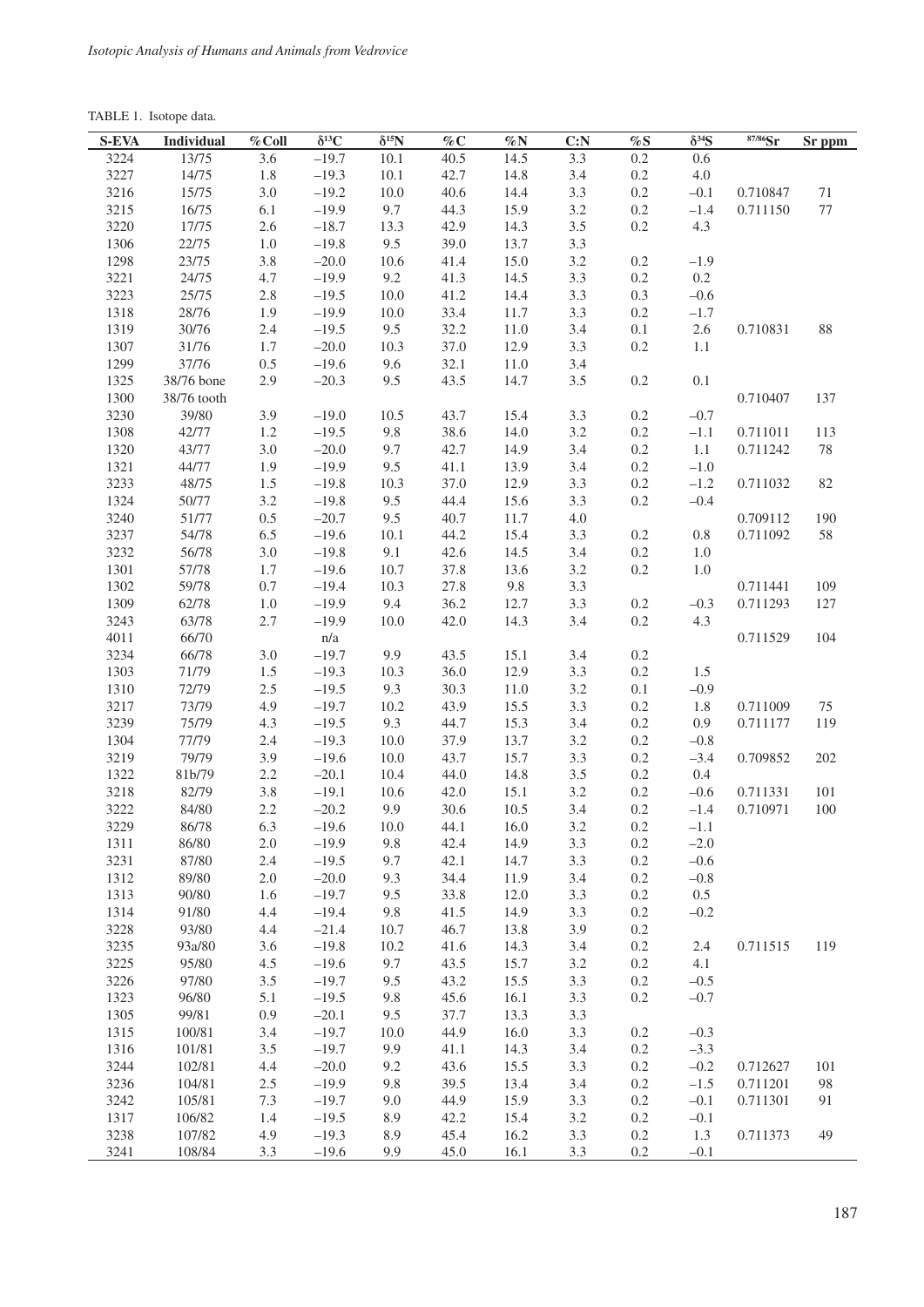located in Bohemia (Soběsuky, Tišice, Jinonice, Ruzyně, Makotřasy, Kutná Hora and Radovesice). The data from these two previous studies are plotted in *Figure 2* (taken from Le Huray *et al*. 2006). The isotopic data shows large differences in the human isotopic data within and between sites.

Of particular note are the  $\delta^{13}$ C values, which indicate that  $C_4$  foods, likely millet, were important in the diets of many of these individuals (i.e. those with the less negative  $\delta^{13}$ C values). The Iron Age data is much more diverse than the data from Vedrovice, reinforcing the conclusion that the humans at Vedrovice all shared a similar diet which did not contain any  $C_4$  foods such as millet. Additionally, a number of individuals from the site of Jinonice had very high  $\delta^{15}N$  values (i.e. 13 ‰), which can best be explained by the significant consumption of aquatic resources such as freshwater fish. As these values are much higher than those found at Vedrovice it is very unlikely that freshwater fish was a significant component of the diet of the Vedrovice humans.

Czech Republic. The data from this study are plotted in *Figure 3*. Although this data is from a different region and time period than the Vedrovice humans, it does show that there are no unusual isotopic effects in the Holocene Czech Republic (e.g. anomalously high or low  $\delta^{15}N$  values) since the animals plot as expected. If we were to use those data to interpret the Vedrovice humans then we would conclude that the main source of dietary protein was cattle and sheep meat/milk.

Additionally, Le Huray *et al*. (2006) measured the animal bones from the La Tène settlement site of Soběsuky,

# **Sulphur Isotope Analysis**

A new method of analysis is the measurement of sulphur isotopes in bone collagen (Richards *et al.* 2001, 2003). This method requires large amounts of collagen for analysis, and we were able to extract sufficient collagen for analysis from



⊬ Analytical precision

 $-14$ 

 $-12$ 

 $-10$ 

FIGURE 2. Human  $\delta^{13}$ C and  $\delta^{15}$ N data from various Iron Age sites in the Czech Republic (from Le Huray *et al*. 2006).

FIGURE 3. Animal  $\delta^{13}C$  and  $\delta^{15}N$  data from the Iron Age settlement site of Soběsuky, Czech Republic (from Le Huray *et al*. 2006).

7  $\epsilon$ 5

 $\overline{4}$  $-24$ 

 $-22$ 

 $-20$ 

 $-18$ 

 $\delta^{13}$ C ‰ (PDB)

 $-16$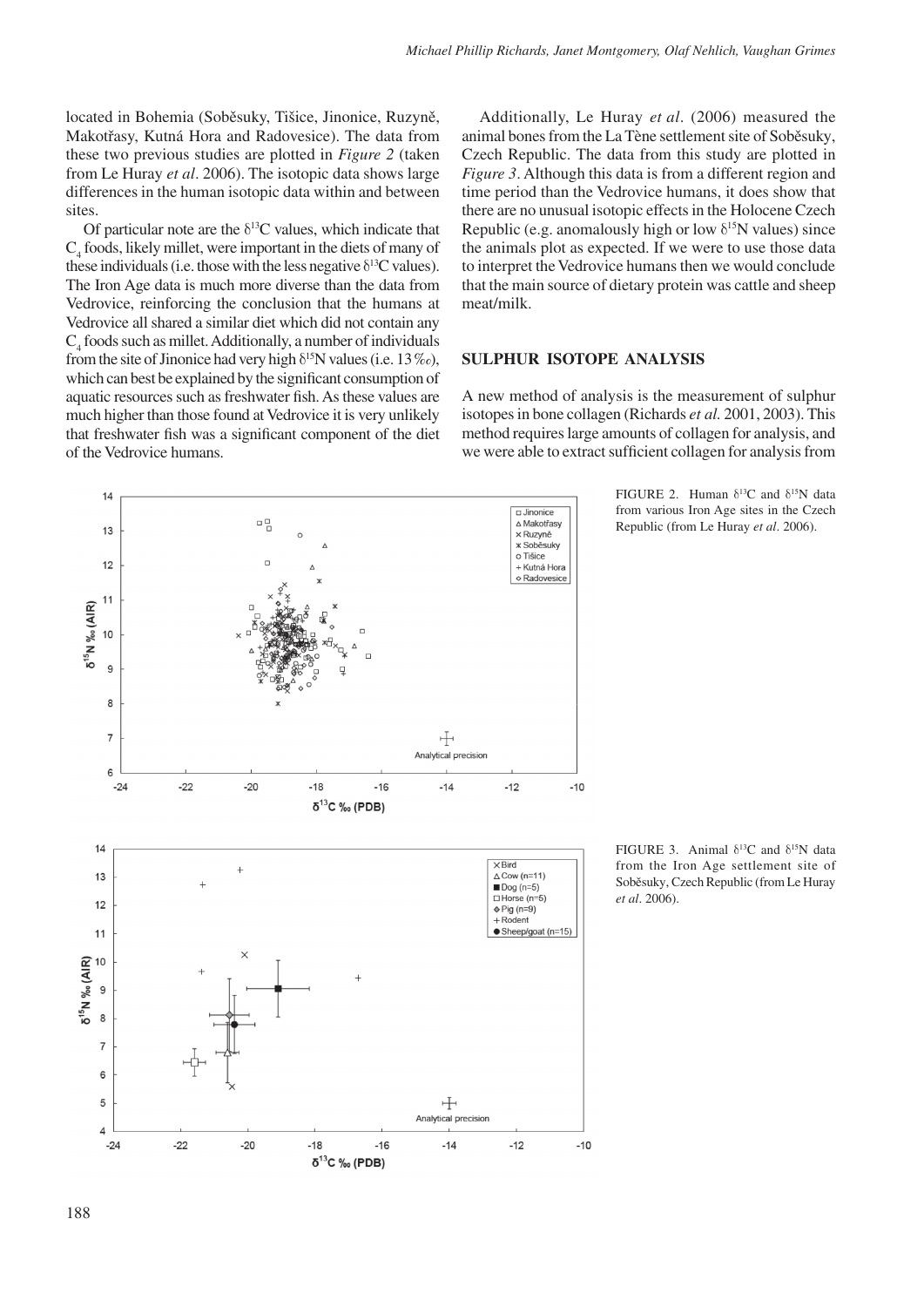

50 individuals. These are somewhat indicative of diet, but are best used to determine the geographical location where the individual was living when the collagen was formed. As the collagen was formed over the past years of life this gives a measure of fairly recent locations (compared to strontium, as discussed below). The sulphur isotope data (*Figures 4a* and *4b*) cluster around a value of approximately 0 with a range of  $-2$  to  $+2$ . This is consistent with the location of Vedrovice in central Europe (i.e. no sea spray effect). There are a number of individuals with different sulphur isotope values. Two adult males (63/78 and 95/80) and an adult female (14/75) have higher S isotope values than the others, and one adult male (79/79) and one adult female (101/81) have lower sulphur values than most others. These individuals likely lived elsewhere in the past 10 to 20 years of their life. Without comparative sulphur isotope data we cannot, at this stage, give specific locations where they might have lived. The young infant with the high nitrogen isotope value (17/75) also has a high sulphur value, which may be a physiological effect of breastfeeding/growth which was previously unrecognised.

### **Strontium Isotope Analysis**

Strontium isotope ratios and concentrations are measured in tooth enamel, and indicate the location where the individual was living when the enamel was formed during childhood (Price *et al.* 2002, Bentley 2006). Unlike bone, once formed, enamel is not remodelled and, unlike bone and dentine, it is also highly resistant to postmortem diagenesis (Budd *et al*. 2000, Hoppe *et al*. 2003, Trickett *et al*. 2003). The enamel value therefore tells us if any of the adults lived in a different location as children compared to where they were eventually buried as adults.

#### **Methodology**

We were able to undertake this analysis on teeth from 22 individuals from the site. The surface of the tooth was cleaned mechanically with a tungsten carbide dental bur and a small chip of enamel was separated with a circular diamond dental saw. All enamel surfaces were carefully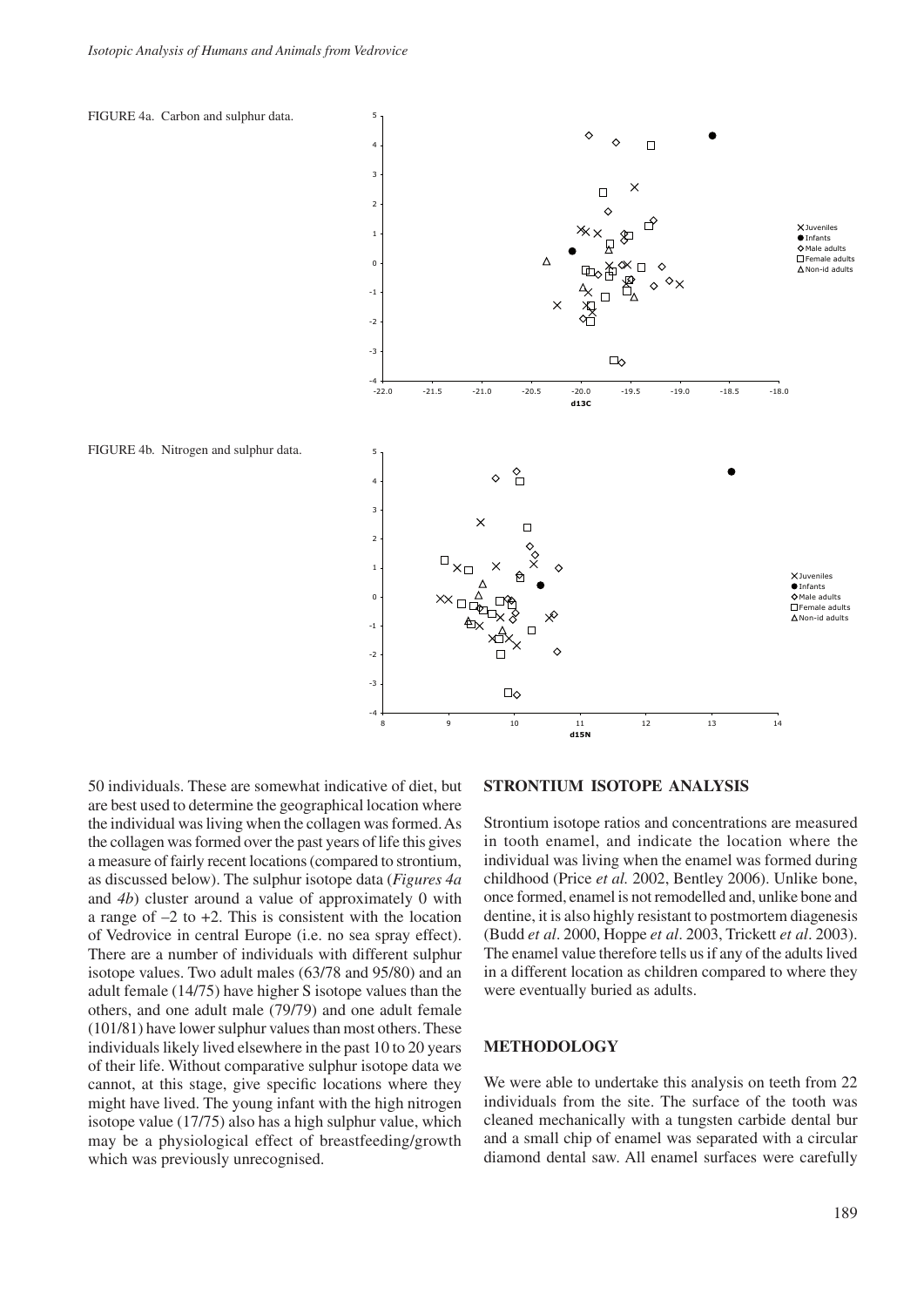

abraded to obtain a piece of core enamel, without any microcracks or dentine. Dentine samples were taken from the underlying primary crown dentine of three of the teeth and all surface material (soil, enamel, secondary dentine etc.) was discarded. No attempt was made to remove diagenetic strontium from the dentine samples as they were being used as proxies for the mobile soil strontium (Budd *et al.* 

2000, Hoppe *et al*. 2003, Montgomery *et al*. 2007, Trickett *et al.* 2003). After mechanical separation, the samples were sealed in containers and transferred to the clean laboratory suite at the Department of Human Evolution, Max Planck Institute for Evolutionary Anthropology, Leipzig, Germany for chemical separation and analysis by plasma ionization multicollector mass spectrometry (PIMMS) following the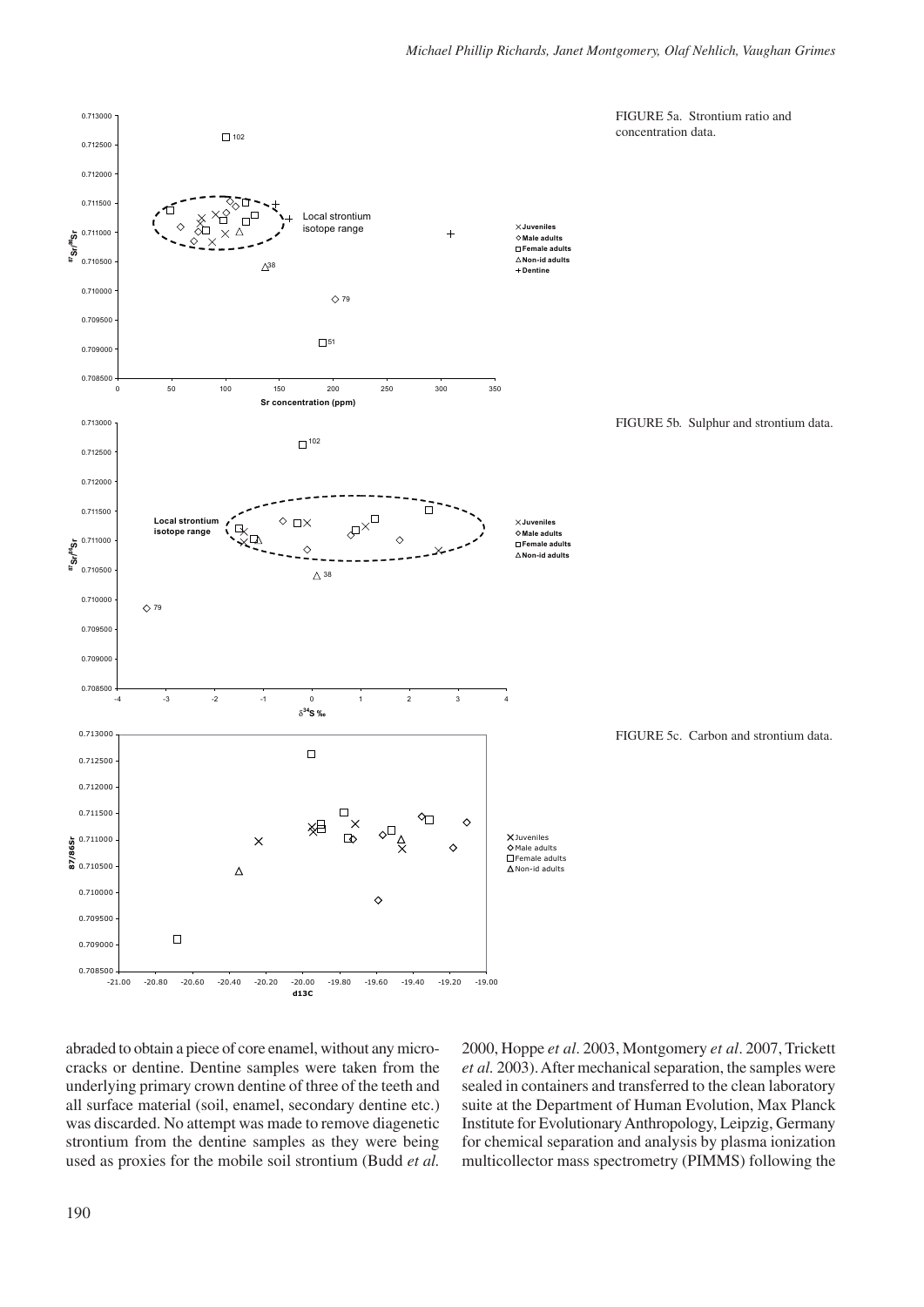



method outlined in Copeland *et al.* (2008). In brief, enamel and dentine samples were rinsed twice in Milli-Q deionized (DI) water (18.7M $\Omega$ ), once with ultrapure acetone (99.99%), and then allowed to dry before being dissolved in 1 ml of hot (100 °C) 14.3M nitric acid (HNO<sub>3</sub>) (SupraPur<sup>®</sup>, Merck). The solutions were evaporated to dryness and the sample residues were resolved in  $3M HNO<sub>3</sub>$  before loading on preconditioned 2 ml columns (EiChroM, Darien, USA) containing clean Sr-Spec resin (EiChroM, Darien, USA). After several successive washes of  $3M HNO<sub>3</sub>$  were passed through the columns, strontium was eluted from the resin in 1 ml of Milli-Q DI  $H_2O$ , which was then evaporated to dryness and resolved in 1 ml  $3\%$  HNO<sub>3</sub>. Dilutions of the 3%  $HNO<sub>3</sub>$  were analysed for both Sr isotopes ( $87Sr/86Sr$ ) and Sr concentration (ppm) on a ThermoFisher Neptune™ PIMMS using instrument parameters and methodology for solution analysis given elsewhere (Richards *et al.* 2008, Copeland *et al*. 2008). Measured 87Sr/86Sr values from SRM987 (NIST international strontium carbonate isotope standard) analysed concurrently with the samples were  $0.71027±0.000015$  (1σ, n=7), which is well within its certified value of 0.71034±0.00026.

# **Results**

Enamel strontium concentrations have a mean  $=105\pm36$ ppm 1s and a range 49–202 ppm, n=23, and are consistent with omnivorous humans in non-coastal, temperate Europe (Montgomery 2002, Montgomery *et al*. 2007). Most of the individuals have a similar strontium isotope value: 18 of the 22 individuals analysed form a cluster with a strontium isotope range of  $0.7108-0.7115$  and a mean  $=0.7112 \pm$ 0.0002 1s, n=18 (*Figures 5a* to *5d*). This group includes all the juveniles and is co-incident with the range of dentine ratios which are indicative of local mobile strontium (Montgomery *et al.* 2007). The dentine range (0.7110– 0.7114) corresponds well with values of 0.7110–0.7112 obtained for bone and dentine from the loess LBK site at Asparn-Schletz, in Lower Austria (Prohaska *et al.* 2002). Juveniles have been suggested as a useful way of estimating the local strontium range of values for a community because they have had much less time than adults to undertake a migration (Bentley *et al*. 2007, Evans, Tatham 2004, Montgomery *et al*. 2005, Schutkowski 2002).

There are some exceptions however. One female (102/81) has a higher strontium isotope value than the majority of the others, and two males (38/76 and 79/79) and one female (51/77) have values lower than the majority, although 38/76 has an isotope ratio that is close to the main Vedrovice cluster. These four individuals, which are located in four different regions of the cemetery, appear to have spent a part of their childhoods at a different location than Vedrovice. None of these individuals are consistent with origins in regions of geologically young rocks, such as recent volcanic basalts, or marine sediments such as Cretaceous chalks (McArthur *et al*. 2001, Montgomery *et al*. 2005, Price *et al.* 2004). Neither do they result entirely from origins on Precambrian granites and gneisses of the Bohemian Massif where strontium ratios from pigs have been found to exceed 0.718 (Bentley, Knipper 2005). However, the female 102/81 has a strontium isotope ratio of 0.7126 which is indicative of some dietary contribution from Palaeozoic or Precambrian rocks which are found principally to the north and west in upland regions (Bentley, Knipper 2005). The two individuals with the lowest strontium isotope ratios (79/79 and 51/77) have strontium isotope ratios consistent with younger Mesozoic rocks such as those found to the east and south of Vedrovice.

#### **Comparison with Other Data**

Strontium isotope ratios of the European loess belt range from 0.712963–0.730248 (Gallet *et al.* 1998) which indicates a significant contribution from Precambrian and Palaeozoic rocks to European loess. However, these are whole soil values. Analyses of the more easily leached component, dominated by the carbonate fraction, suggest that the resulting biogenic strontium would be dominated by much lower values, i.e. ~0.710 (Gallet *et al.* 1996). Strontium ratios obtained from prehistoric humans and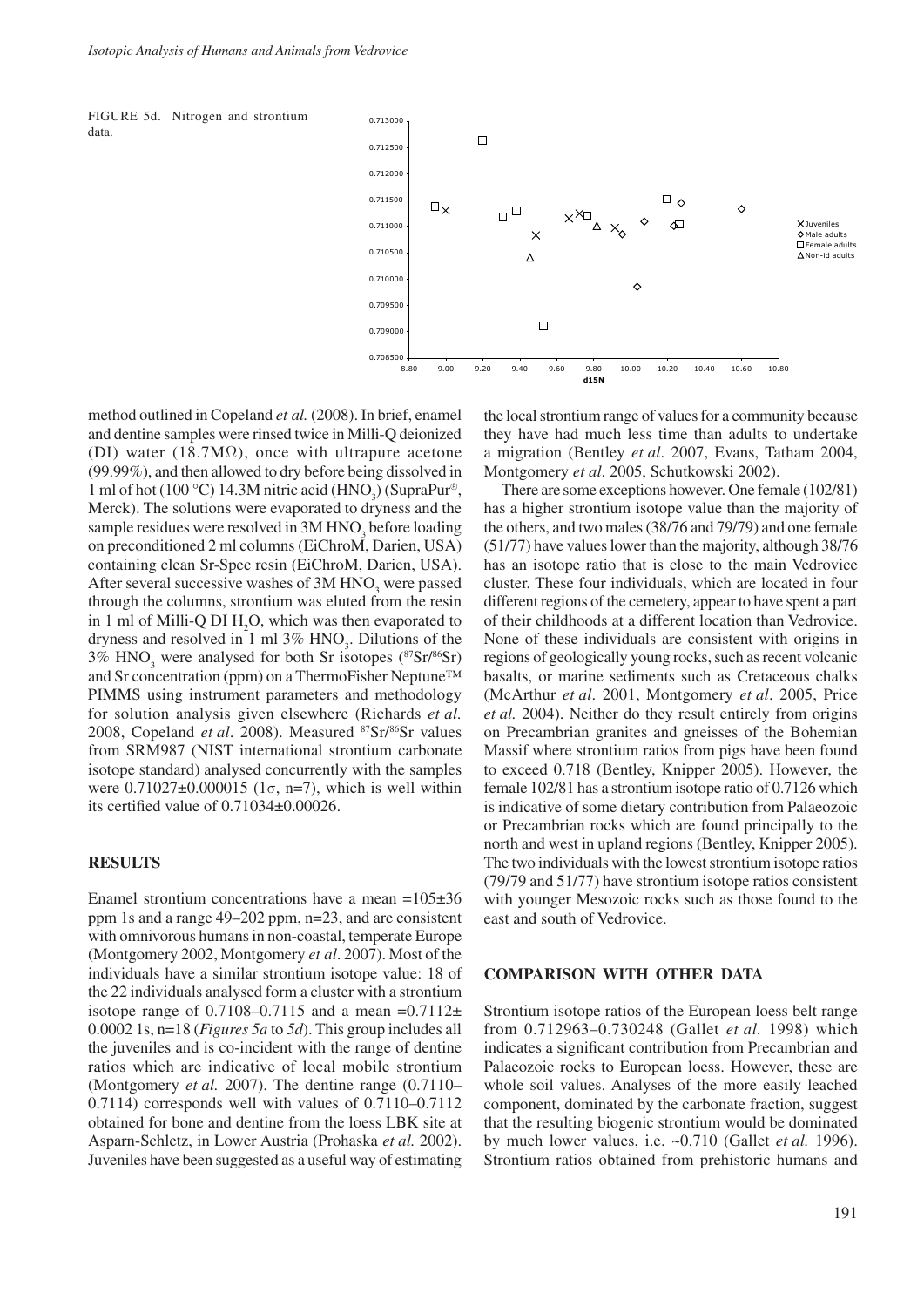animals from loess sites in Central Europe would tend to confirm this observation and have been observed to provide biologically available strontium ratios between 0.7086 and 0.7103 (Bentley, Knipper 2005, Bentley *et al*. 2007, Price *et al.* 2001, 2004). Individuals 51/77, 79/79 and possibly 38/76 from Vedrovice would therefore be consistent with such lowland loess regions. The average bone strontium value obtained from the nearest sites to Vedrovice at Alicenhof in Austria and Moravská Nová Ves in the Czech Republic is 0.7104 (Price *et al.* 2004) which is significantly lower than the average of 0.7110 obtained from the enamel samples at Vedrovice but consistent with individual 38/76. The lower strontium ranges obtained for other loess-based sites in Europe suggests there is a greater contribution from Precambrian and Palaeozoic rocks to the loess in the vicinity of Vedrovice which may reflect its position on the edge of the Bohemian Massif. Consequently, it should be possible to identify immigrants to the site from the regions of Tertiary and Quaternary geology to the east and south of Vedrovice, such as the Hungarian Plain, where lower biosphere strontium ratios such as those obtained from individuals 51/77, 79/79 are found (Giblin 2005, Price *et al.* 2004).

# **Summary and Conclusions**

We undertook a multi-isotopic study of the humans from the Early Neolithic site of Vedrovice in order to reconstruct the past diets of humans at this site as well as determining if any of the humans buried here had spent part of their lives elsewhere (i.e. immigrants). The carbon and nitrogen data indicate that adults and juveniles all had a similar diet, with most of the dietary protein coming from animal (meat or milk) sources. From the isotopic analysis of the few juveniles sampled we suggest that weaning occurred before the age of three in this population. Finally, although most individuals at the site had sulphur and strontium isotopic values indicating that they likely spent all, or the majority, of their life at or near Vedrovice, we were able to identify a few individuals who lived elsewhere as children or adults. Specifically, three adult males and two adult females had sulphur isotope values indicating that they lived elsewhere relatively recently (i.e. over the past 10 to 20 years of life). Two males and two adult females had strontium isotope values indicating that they lived elsewhere as children. Finally, one of the male adults (79/79) had different sulphur and strontium values than the rest of the population, indicating that this person lived elsewhere as a child and relatively recently, so must have been a recent immigrant to Vedrovice.

In conclusion, this is one of the first multi-isotopic studies of a prehistoric population and the use of this approach has allowed us to reconstruct aspects of the lives of these individuals that we would not have been able to see otherwise. We were able to identify that all of these individuals had a very similar diet, with no evidence of the inclusion of wild foods like fish, and no input from millet in the diet, and instead match well with a Neolithic diet of meat or milk from, likely, domesticated animals. We were also able to identify individual immigrants at the site, which would not have been possible without isotopic analysis. This study is, hopefully, the first of many in this region and future research, especially on the animal remains from the site and region, may allow us to better define early Neolithic diets in this region, as well as pinpoint where the immigrants at Vedrovice originated from.

## **Acknowledgements**

We are grateful to Marek Zvelebil and Paul Pettitt for inviting us to participate in their AHRC project, and particularly to Alena Lukes for her formidable organisational skills and all of her help with the isotopic sampling and the project in general. We are also grateful to Annette Weiske and Stephanie Bösel for assistance with the isotopic measurements.

#### **References**

- AMBROSE S. H., 1990: Preparation and characterization of bone and tooth collagen for stable carbon and nitrogen isotope analysis. *J. of Archaeological Science* 17: 431–451.
- BENTLEY R. A., 2006: Strontium isotopes from the earth to the archaeological skeleton: a review. *J. of Archaeological Method and Theory* 13, 3: 135–187.
- BENTLEY R. A., KNIPPER C., 2005: Geographical patterns in biologically available strontium, carbon and oxygen isotope signatures in prehistoric SW Germany. *Archaeometry* 47, 3: 629–644.
- BENTLEY R. A., WAHL J., PRICE T. D., ATKINSON T. C., 2007: Isotopic signatures and hereditary traits: Snapshot of a Neolithic community in Germany. *Antiquity* 81: 1–15.
- Brown T. A., Nelson D. E., Southon J. R., 1988: Improved collagen extraction by modified Longin method. *Radiocarbon* 30: 171–177.
- Budd P., Montgomery J., Barreiro B., Thomas R. G.,
- 2000: Differential diagenesis of strontium in archaeological human dental tissues. *Applied Geochemistry* 15, 5: 687–694.
- Copeland S. R., Sponheimer M., Lee–Thorp J. A., le
- Roux P. J., Grimes V., de Ruiter D. J., Richards M. P.,
- 2008: Strontium isotope ratios (87Sr/86Sr) of tooth enamel: a comparison of solution and laser ablation MCICPMS methods. *Rapid Communications in Mass Spectrometry* 22: 3187–3194.
- DENIRO M. J., 1985: Post-mortem preservation and alteration of in vivo bone collagen isotope ratios in relation to paleodietary reconstruction. *Nature* 317: 806–809.
- Evans J. A., Tatham S., 2004: Defining "local signature" in terms of Sr isotope composition using a tenth-twelfth century Anglo-Saxon population living on a Jurassic clay-carbonate terrain, Rutland, UK. In: K. Pye, D. J. Croft (Eds.): *Forensic Geoscience: Principles, Techniques and Applications.* Pp. 237–248. Geological Society of London Special Publication, London.
- Gallet S., Jahn B. M., Lanoe B. V., Dia A., Rossello E., 1998: Loess geochemistry and its implications for particle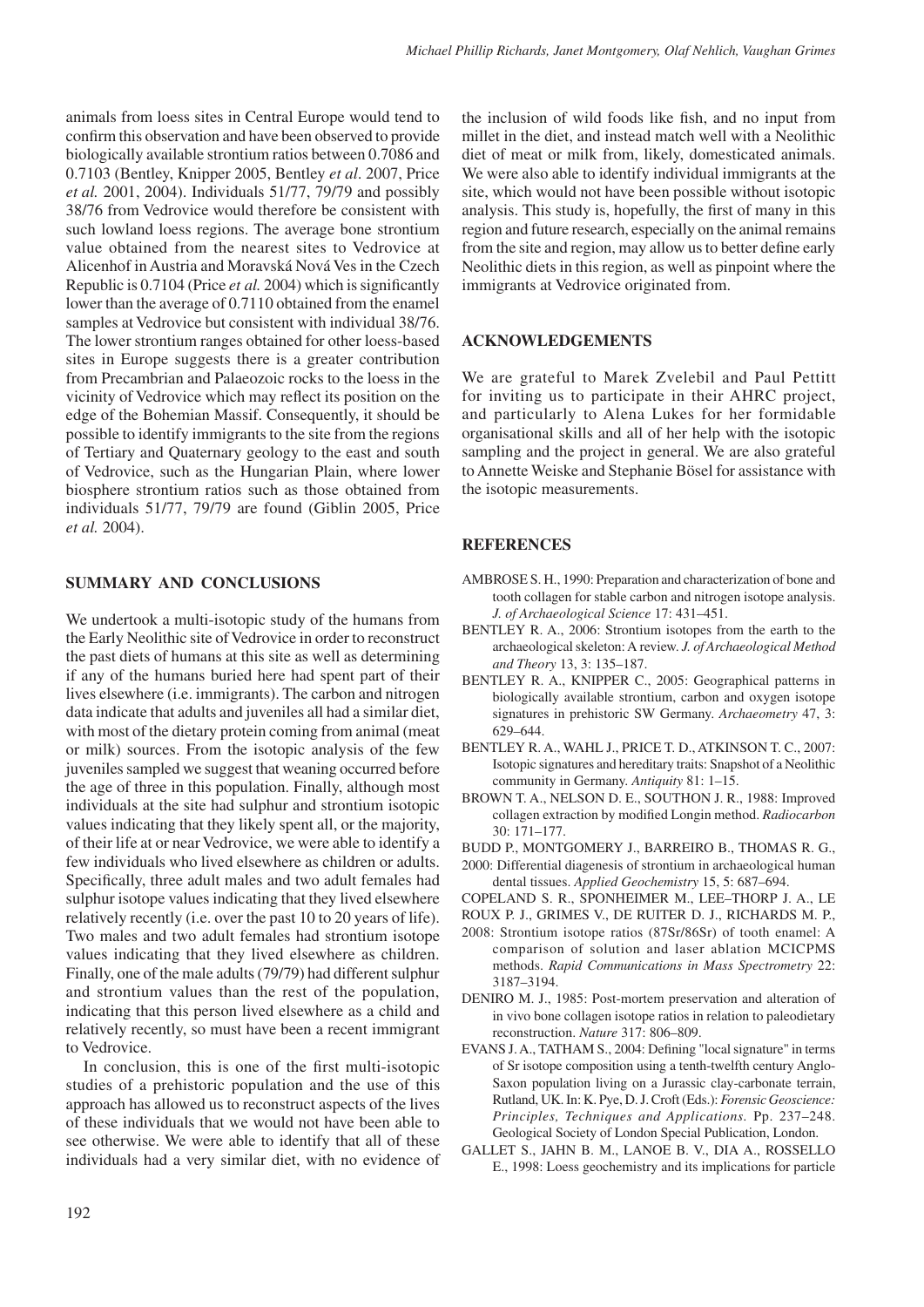origin and composition of the upper continental crust. *Earth and Planetary Science Letters* 156, 3–4: 157–172.

- GALLET S., JAHN B. M., TORII M., 1996: Geochemical characterization of the Luochuan loess-paleosol sequence, China, and paleoclimatic implications. *Chemical Geology* 133, 1–4: 67–88.
- Giblin J., 2005: Strontium Isotope and Trace Element Analysis of Copper Age Human Skeletal Material from the Great Hungarian Plain. PhD Thesis. Department of Anthropology, Florida State University.
- Herring D. A., Saunders S. R., Katzenberg M. A., 1998: Investigating the weaning process in past populations. *Am. J. Phys. Anthropol.* 105: 425–439.
- HOPPE K. A., KOCH P. L., FURUTANI T. T., 2003: Assessing the preservation of biogenic strontium in fossil bones and tooth enamel. *International J. of Osteoarchaeology* 13: 20–28.
- LE HURAY J. D., SCHUTKOWSKI H., 2005: Diet and social status during the La Tène Period in Bohemia: Carbon and nitrogen stable isotope analysis of bone collagen from Kutná Hora – Karlov and Radovesice. *J. of Anthropological Archaeology* 24: 135–147.
- Le Huray J. D., Schutkowski H., Richards M. P., 2006: La Tène dietary variation in Central Europe: A stable isotope study of human skeletal remains from Bohemia. In: C. Knüsel, B. Gowland (Eds.): *The Social Archaeology of Funeral Remains*. Pp. 99–121. Oxbow Books, Oxford.
- Mays S., 2000: New directions in the analysis of stable isotopes in excavated bones and teeth. In: M. Cox, S. Mays (Eds.): *Human Osteology: In Archaeology and Forensic Science*. Pp. 425–438. Greenwich Medical Media, London.
- McArthur J. M., Howarth R. J., Bailey T. R., 2001: Strontium isotope stratigraphy: LOWESS version 3: Best fit to the marine Sr–isotope curve for 0–509 Ma and accompanying look–up table for deriving numerical age. *J. of Geology* 109, 2: 155–170.
- MONTGOMERY J., 2002: Lead and Strontium Isotope Compositions of Human Dental Tissues as an Indicator of Ancient Exposure and Population Dynamics. PhD Thesis, University of Bradford, UK.
- Montgomery J., Evans J. A., Cooper R. E., 2007: Resolving archaeological populations with Sr–isotope mixing models. *Applied Geochemistry* 22, 7: 1502–1514.
- Montgomery J., Evans J. A., Powlesland D., Roberts
- C. A., 2005: Continuity or colonization in Anglo-Saxon England? Isotope evidence for mobility, subsistence practice, and status at West Heslerton. *Am. J. Phys. Anthropol.* 126, 2: 123–138.
- Price T. D., Bentley R. A., Lüning J., Gronenborn D., WAHL J., 2001: Prehistoric human migration in the Linearbandkeramik of Central Europe. *Antiquity* 75, 289: 593–603.
- Price T. D., Burton J. H., Bentley R. A., 2002: The characterization of biologically available strontium isotope ratios for the study of prehistoric migration. *Archaeometry* 44, 1: 117–135.
- Price T. D., Knipper C., Grupe G., Smr ka V., 2004: Strontium isotopes and prehistoric human migration: The Bell Beaker Period in Central Europe. *European J. of Archaeology* 7, 1: 9–40.
- Prohaska T., Latkoczy C., Schultheis G., Teschler–
- Nicola M., Stingeder G., 2002: Investigation of Sr isotope ratios in prehistoric human bones and teeth using laser ablation ICP–MS after Rb/Sr separation. *J. of Analytical Atomic Spectrometry* 17, 8: 887–891.
- RICHARDS M. P., FULLER B. F., HEDGES R. E. M., 2001: Sulphur isotopic variation in ancient bone collagen from Europe: Implications for human palaeodiet, residence mobility, and modern pollutant studies. *Earth and Planetary Science Letters*  191: 185–190.
- Richards M. P., Fuller B. T., Sponheimer M., Robinson
- T., Ayliffe L., 2003: sulphur isotope measurements in archaeological samples: Some methodological considerations. *International J. of Osteoarchaeology* 13: 37–45.
- Richards M. P., Harvati K., Grimes V., Smith C., Smith
- T., Hublin J. J. Karkanas P., Panagopoulou E., 2008: Strontium isotope evidence of Neanderthal mobility at the site of Lakonis, Greece using laser–ablation PIMMS. *J. of Archaeological Science* 35: 1251–1256.
- RICHARDS M. P., HEDGES R. E. M., 1999: Stable isotope evidence for similarities in the types of marine foods used by Late Mesolithic humans at sites along the Atlantic coast of Europe. *J. of Archaeological Science* 26: 717–722.
- Richards M. P., Mays S., Fuller B., 2002: Stable carbon and nitrogen isotope values of bone and teeth reflect weaning at the Mediaeval Wharram Percy Site, Yorkshire, U.K. *Am. J. Phys. Anthropol.* 199: 205–210.
- SCHURR M. R., 1998: Using stable nitrogen isotopes to study weaning behavior in past populations*. World Archaeology* 30: 327–342.
- SCHUTKOWSKI H., 2002: Mines, meals and movement: A human ecological approach to the interface of 'history and biology'. In: M. Smith (Ed.): *Human Biology and History*. Pp. 195–202. Society for the Study of Human Biology Series 42. Taylor and Francis, London.
- SEALY J., 2001: Body tissue chemistry and palaeodiet. In: D. R. Brothwell, A. M. Pollard (Eds.): *Handbook of Archaeological Sciences*. Pp. 269–279. John Wiley and Sons, Chichester.
- Trickett M. A., Budd P., Montgomery J., Evans J., 2003: An assessment of solubility profiling as a decontamination procedure for the Sr–87/Sr–86 analysis of archaeological human skeletal tissue. *Applied Geochemistry* 18, 5: 653–658.

Michael Phillip Richards Olaf Nehlich Vaughan Grimes Department of Human Evolution Max Planck Institute for Evolutionary Anthropology Deutscher Platz 6 04103 Leipzig, Germany E-mail: richards@eva.mpg.de nehlich@eva.mpg.de vaughan\_grimes@eva.mpg.de